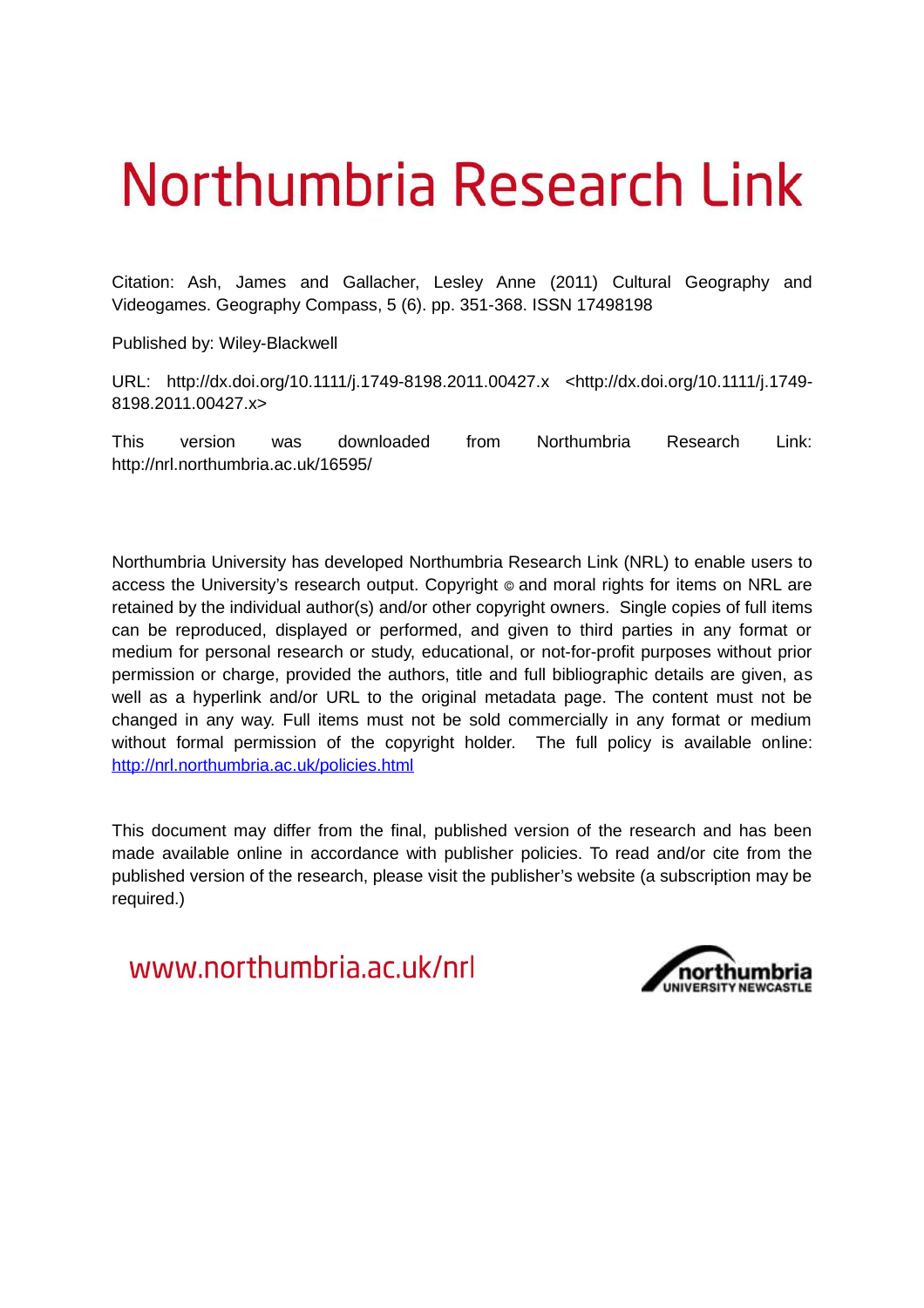# **Cultural Geography and Videogames**

James Ash and Lesley Anne Gallacher

### **Abstract**

While videogames have been a popular form of entertainment practice for a number of decades, it is only recently that they have been paid much attention by academics. Although there is a burgeoning body of scholarship that deals with videogames in new media and games studies, human geography is only just beginning to offer its own take on the medium and the practices associated with it. This essay outlines ways in which scholars (both within geography and beyond) have traced out the geographies in videogames (in terms of the representations and politics within videogames), the geographies of videogames (in terms of the production and consumption of videogames) and videogames as a cultural geographical practice (in terms of the technocultural practices through which videogames and videogamers are produced). We argue that approaching videogaming as a (techno)cultural practice can enrich the cultural geographies in and of videogames.

#### *Introduction*

Videogames are an important, and increasingly prevalent, feature of popular culture in everyday life. Despite this, they remain under-represented in studies of the geographies of popular culture. While cultural geographers have often attended to other media – in particular, film (for example, Aitken and Zonn 1994; Carter and McCormack 2006; Clarke 1997; Dixon and Cresswell 2002; Doel and Clarke 2005, 2007), music (for example, Anderson 2004; Connell and Gibson 2003; Gibson 1998; Halfacree and Kitchin 1996; Horton 2010; Kong 1996) and even comics (for example, Dittmer 2007, 2010; Dunnett 2009) – videogames have received surprisingly little attention. In this paper, we will explore the cultural geographies of videogames and videogaming. Our aim is to chart a space inbetween debates in geography surrounding videogames and broader literatures in games, media and cultural studies. We argue that exploring the relationship between these literatures opens a new set of questions with which to investigate the diverse technologies and practices of videogaming, particularly with regards to issues of materiality, practice and control.

With this aim in mind, the paper is split into four main sections. We begin by thinking about what videogames are and the debates surrounding the problem of defining them. In the following sections, we consider the relationship between geography and videogames in three ways. First, we explore the geographies in videogames. That is, we discuss literature relating to spatial representation in videogames and debates about the politics and effects of these representations. We then turn to the geographies of videogames. Here we look at literatures that deal with the diverse spaces in which videogames are produced and consumed. Finally, we turn to explore videogames as a form geographical practice. That is, work that approaches videogames as powerful technologies implicated in broader processes of governing what bodies are and can do. We discuss how concepts of materiality, practice and embodiment can be used to understand videogames. In conclusion, we argue that approaching videogaming as a (techno)cultural practice can enrich and feed back into debates regarding the cultural geographies in and of videogames.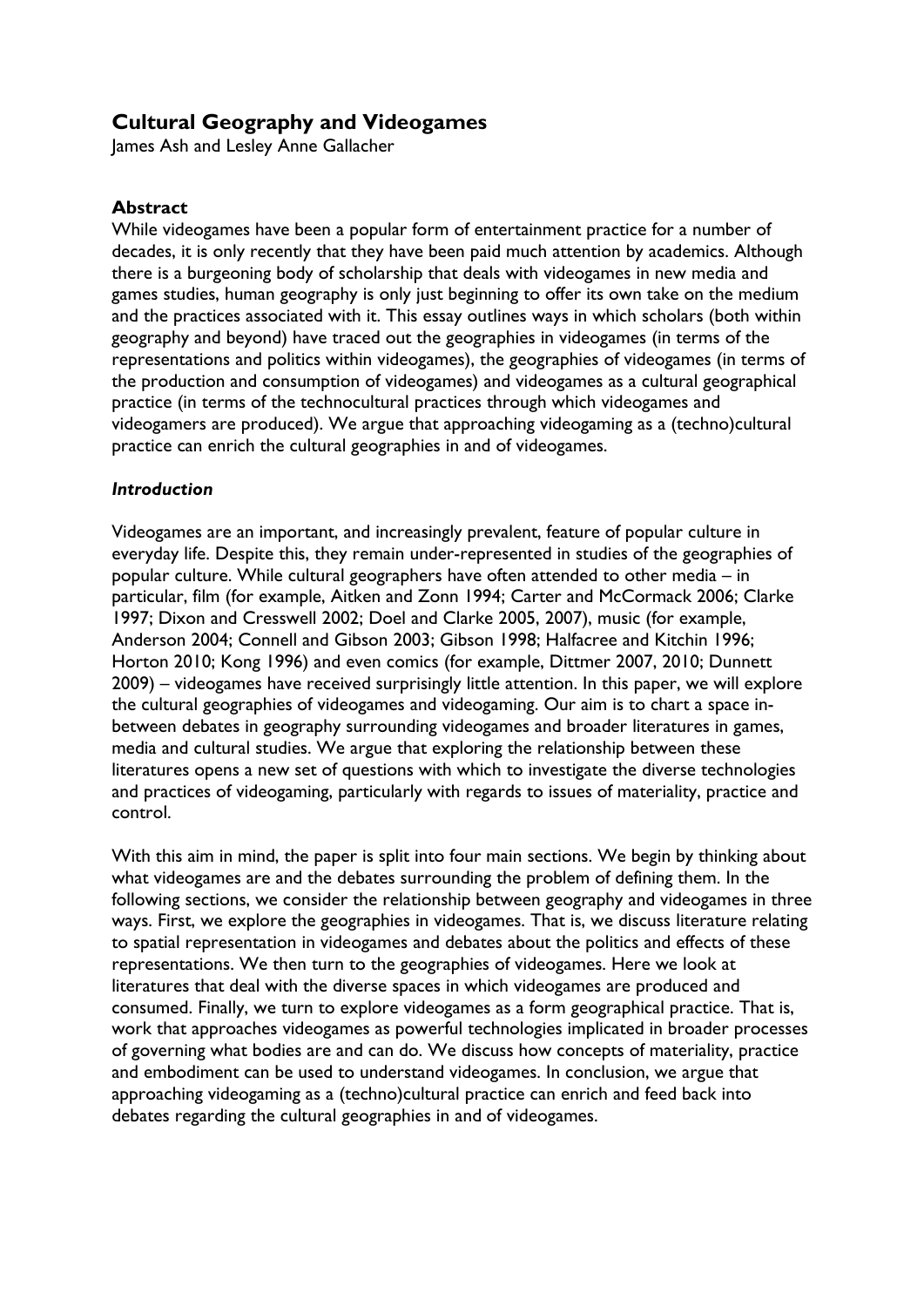#### *Videogames*

Videogames have occupied popular consciousness for at least 30 years. They can be played on a range of media from home computers, to arcade cabinets, to videogame consoles, to smart phones. Alongside the variety of technical apparatuses for accessing videogames, a broad range of videogame genres exist – including, racing games, First Person Shooting (FPS) games and Role-Playing games – each of which makes use of different graphical styles, spatial conventions and so forth. As such, the term 'videogame' refers less to a single, identifiable object and more to a plethora of technologies, genres and materialities.

Early work in what is referred to as the specialist field of 'game studies' was often preoccupied with the challenge of defining videogames. Scholars attempted to develop a formal 'ontology, typology and classification' (Bogost 2006, xii) which would allow them to demonstrate the ways in which videogames are different from, or similar to, other media (very often film, see King and Krzywinska 2002; Kirkland 2008). In this way, scholars were able to justify the existence of their field and gain some legitimacy for that field in relation to more established forms of media. This mirrors other appeals for the respectability of a particular medium by linking it to the conventions of a more established form. For example, early photographic work was compared to painterly composition (Barthes 1977), and early cinema was compared to the theatre and the literary forms of the novel and poetry (Gunning 1981). In contemporary scholarship, comics have been compared to cinematic film (film studies is now a well-established field of inquiry) in much the same way as videogames (see, for example, Dittmer 2010). Comparisons of this type can be appealing as they allow scholars to make use of well-established theoretical vocabularies, but they necessarily downplay the material specificity of individual media, as well as the differences between individual videogames.

Many forms of screened media can be reasonably straightforwardly (if reductively) defined in terms of the technological apparatuses through which they are constituted. For example, a cinematic film may be produced using different cameras or techniques. Nonetheless, to experience the film as cinema, audiences will sit in front of a screen where they are exposed to a display of twenty-four images every second produced by a projector. This technical apparatus creates the experiences of the moving image in cinema (Doane 2002). The experience of sound in the audio–visual experience of cinema is produced through a technical apparatus of amplifiers and speakers. Viewers experiencing the same film as video or television will experience it through different technical apparatuses through which a film is constituted as video or television (see Marks 2002 on some of the aspects that contribute to the embodied experiences of viewing video).

In contrast, videogames are constituted via more diverse technical apparatuses. While the contemporary standard for videogaming may still involve equipment which uses the thumbs and fingers to perform actions on a hand-held control pad which is connected to a console, they can be controlled in a growing number of different ways. Every aspect of a videogame – from programming, to graphics, to sound – is conditioned by the specific computational platform on which that game exists (see Wolf 1997 for an attempt to formally classify the various elements from which videogames are composed). Different videogaming platforms offer radically different input and output devices. For example, videogame arcade cabinets traditionally contain a screen, speakers, a joystick and some buttons which provides users with everything they need to play the game, while the Nintendo DS is a hinged, hand-held gaming system which presents the videogame user with two screens (the lower of which has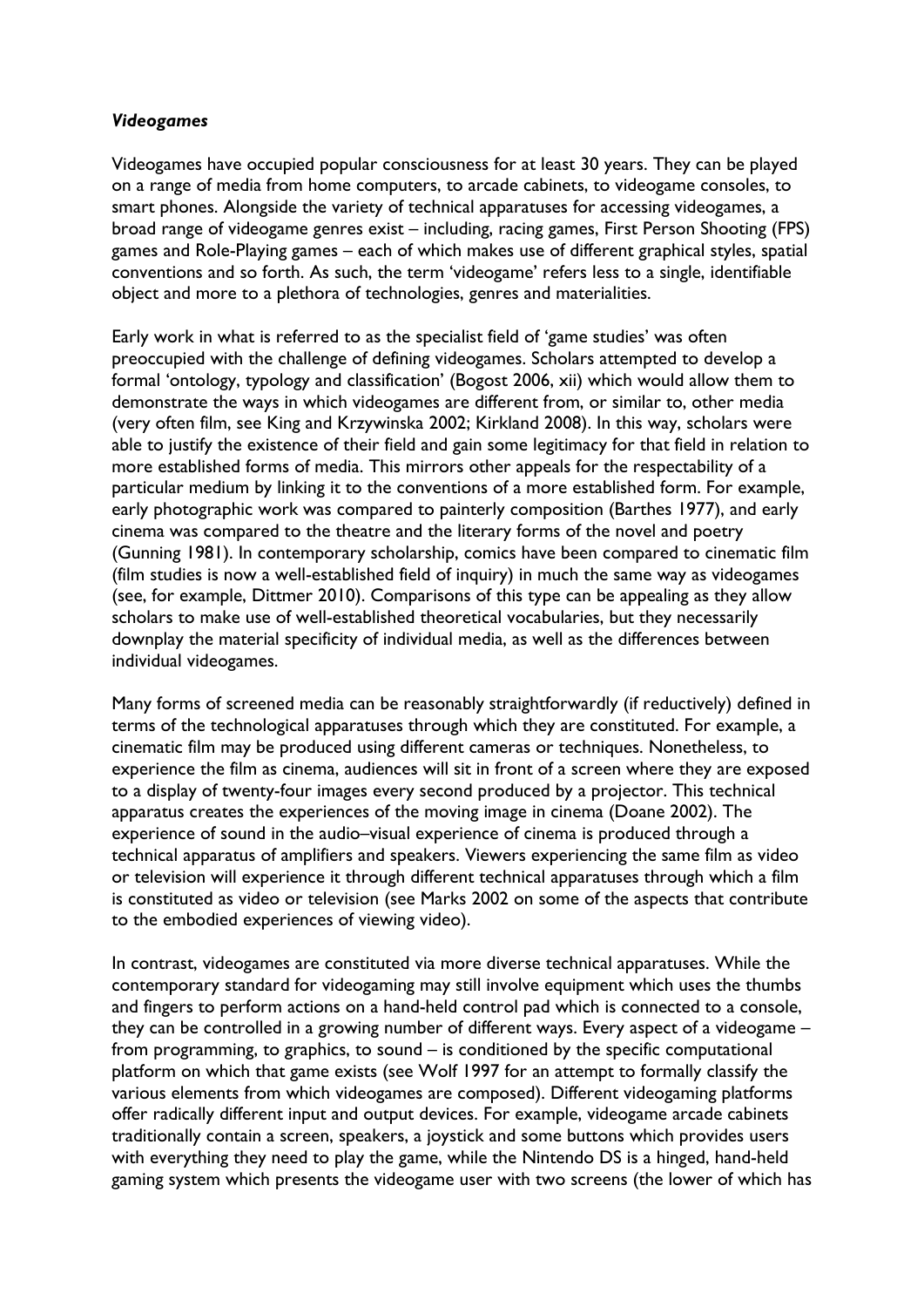touch-screen functionality), some buttons dispersed around the unit, and speakers. The technical apparatuses of individual videogaming platforms require and produce very different forms of bodily practice, which makes direct comparison between videogames on different platforms difficult. As Newman explains:

[T]he dissimilarities between a beatmania game in which the player is required to physically input dance steps on a pressure sensitive playmat ⁄ dancefloor and a word puzzle game played on a mobile phone seem far more obvious than the similarities. (2004, 9)

In much the same way, there can be great differences between individual videogames that are played upon a single videogaming platform depending upon the conventions expected within a particular genre, as well as the particular aims of the designers. It is, therefore, difficult to provide an absolute and universal definition of videogames. For example, some types of games follow what Jesper Juul (2002) describes as a 'progression' structure in which game designers control the sequence of pre-determined challenges and events that users experience as the game story. Although players are usually given some freedom to roam within the game environment, playing 'progression' games often 'leads to the infamous experience of playing a game 'on a rail', i.e. where the work of the player is simply to perform the correct pre-defined moves in order to advance the game' (p. 323). Adventure and role playing games (RPGs), such as Final Fantasy XII, often follow this kind of structure, as do the 'story modes' of FPS games like Call of Duty 4. Juul also identifies another type of game structure: emergence. These type of games offers a small number of rules, from which a wide variety of game situations and events can occur. This structure is found in all strategy games – including turn-based strategy games like Civilisation and real-time strategy (RTS) games like Dune II – and also in the multiplayer modes of FPS games like Call of Duty 4 (see Ash 2010a on how the contingency of events within the multiplayer mode of FPS games is shaped by designers). Juul (2002) explains that massively multiplayer online role-playing games (MMORPGs) like Everquest combine elements of progression and emergence, such that they offer an open world experience to a large number of players (an emergence structure) but with built-in quests (progression structures).

Attempts to produce a typology of videogames have often focused either on the ways in which different videogames convey narrative (a so-called 'narratological' perspective, for example, Murray 1998; Poole 2004) or on the rules and other aspects of gameplay in videogames (a so-called 'ludological' perspective, which links videogames to broader understandings of games and play in human culture, for example, Aarseth 1997; Juul 2005). An example of a narratological approach to videogames is Janet Murray's argument for an understanding of games as stories or 'cyberdrama'. As she writes, 'game-story here means the story-rich new gaming formats that are proliferating in digital formats: the hero driven videogame, the atmospheric shooter, the genre focused RPG, the character focused simulation' (Murray 2004, 2). From a narratological perspective, videogames generate new forms of narrative derived from the procedural nature of computer code and software. The action of playing the game produces a narrative, which is generated around a 'collaborative improvisation, partly generated by the authors coding and partly triggered by the actions the interactor takes in the mechanical world' (Murray 2004, 5). This form of narrative is different from television, for example, because the ways in which the narrative unfolds is shaped by the contingency of the players' action in the game world.

Ludologists argue that narratological theories are insufficient for understanding videogames because they are a 'configurative' rather than an 'interpretive' practice (like film or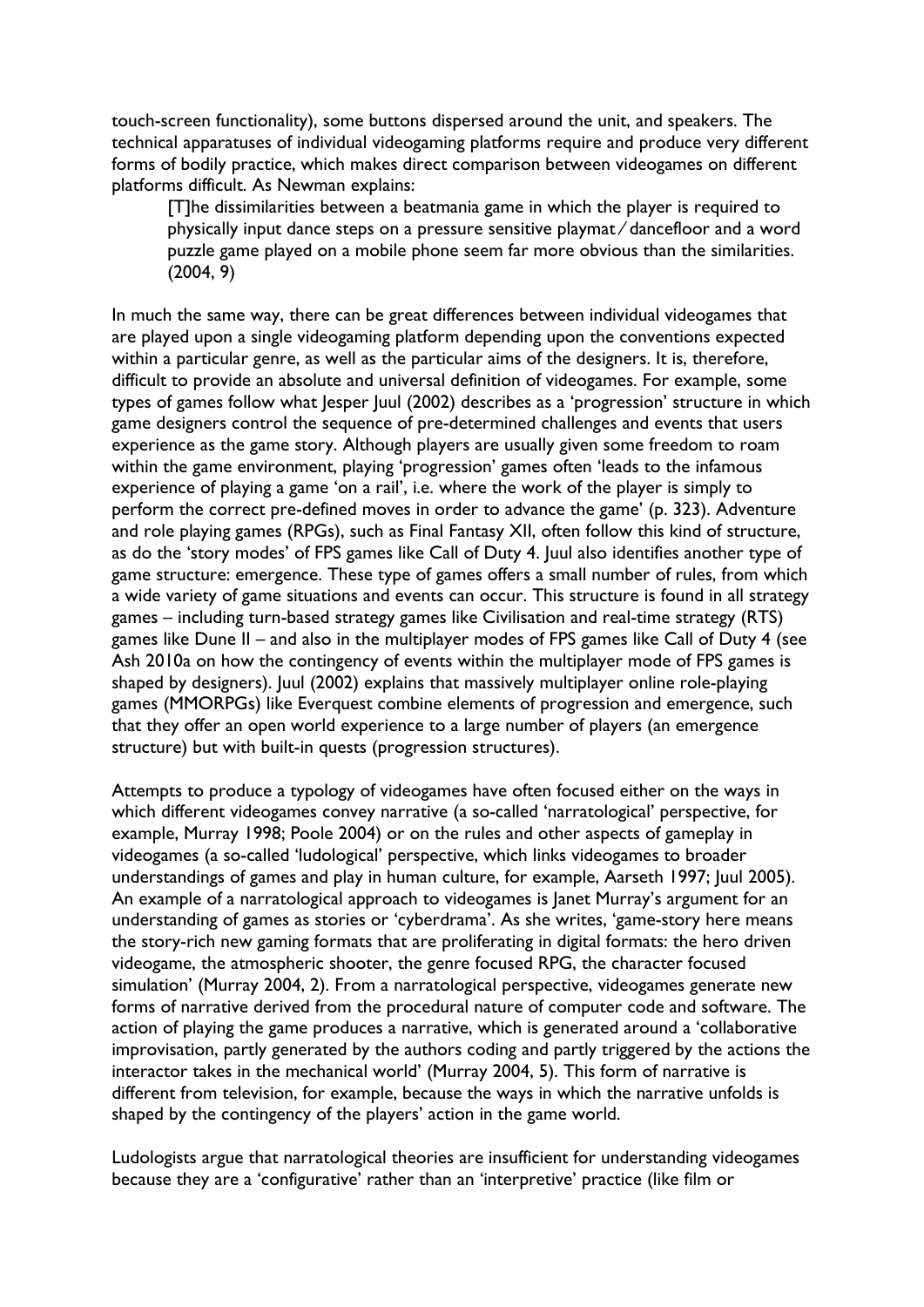literature) (see Aarseth 1997; Eskelinen 2001; Ryan 2001). As such, ludologists want to concentrate on the game mechanisms in videogames, and the ways in which users interact with them. Thomas Malaby (2007) explains that much of this work is heavily influenced by cultural theorists such as Johan Huizinga (1955) and Roger Callois (2001) in its attempts to build upon 'a set of theoretical tools that would be for gaming what narratology was for narrative' (Frasca 2003, 93). Jesper Juul (2005) argues that videogames are composed of 'real rules and fictional worlds' and explains that the interactions between the two are 'one of the most important features of videogames' (p. 1). Juul (2002) does concede that it is 'an obvious point' (p. 328) that the rules of a game will influence how it is played, but he argues that the value of a ludological perspective in the study of videogames lies in explaining quite how this happens. He, therefore, argues that the following questions should be integral to the study of videogames:

What does it take for something to be a video game, and when is a video game enjoyable? How do rules in games work, and how do they provide enjoyment for players? How and why does the player imagine the world of the game? (Juul 2009, viii)

However, the debates surrounding narratology and ludology are based on something of a false dichotomy, as 'videogames just do encompass more than one characteristic mode of engagement' (Travinor 2008). In other words, when playing a game many users experience the game as a story with a narrative as well as a complex rule-based system. Indeed, it is now widely acknowledged within Game Studies that the issue is more of 'a debate that never took place' than a real division within the field (Frasca 2003, 92). With this in mind, the term 'videogame' is more usefully conceived as a discursive trope, rather than a precise definition that can act as an umbrella under which every individual game can sit. As Bogost suggests:

[W]hen I speak of videogames I refer to all the varieties of digital artefacts created and played on arcade machines, personal computers and home consoles … When I speak of videogames I am generally content to let the reader understand the term in its 'loose and popular sense'. (2006, xiii)

In concentrating on what videogames are – by attempting to develop a set of formal definition and typology of videogames – games scholars often ignore why people actually play videogames. They risk missing the experience of playing actual videogames and the practices employed by individual players. As Reeves and colleagues explain:

[T]here are few studies of how games themselves are played. Video games involve skill with sophisticated software, often in complex virtual environments … there is less documentation and investigation of the intricacies of deft gameplay – that is, the very thing that attracts players. (2009, 206)

Yet, it is not only in attempts to define videogaming that the experiences of practices of videogaming recede into the background of academic accounts. The practices and experiences of videogamers (as they play videogames) are often overlooked when scholars concentrate on the representational qualities of videogame images or the identities of users within communities of videogamers. In the remainder of the paper, we explore the ways in which scholars have approached the geographies in videogames (in terms of the representations and politics within videogames) and the geographies of videogames (in terms of the production and consumption of videogames). After doing so, we think about the ways in which videogaming can itself be understood as a geographic practice.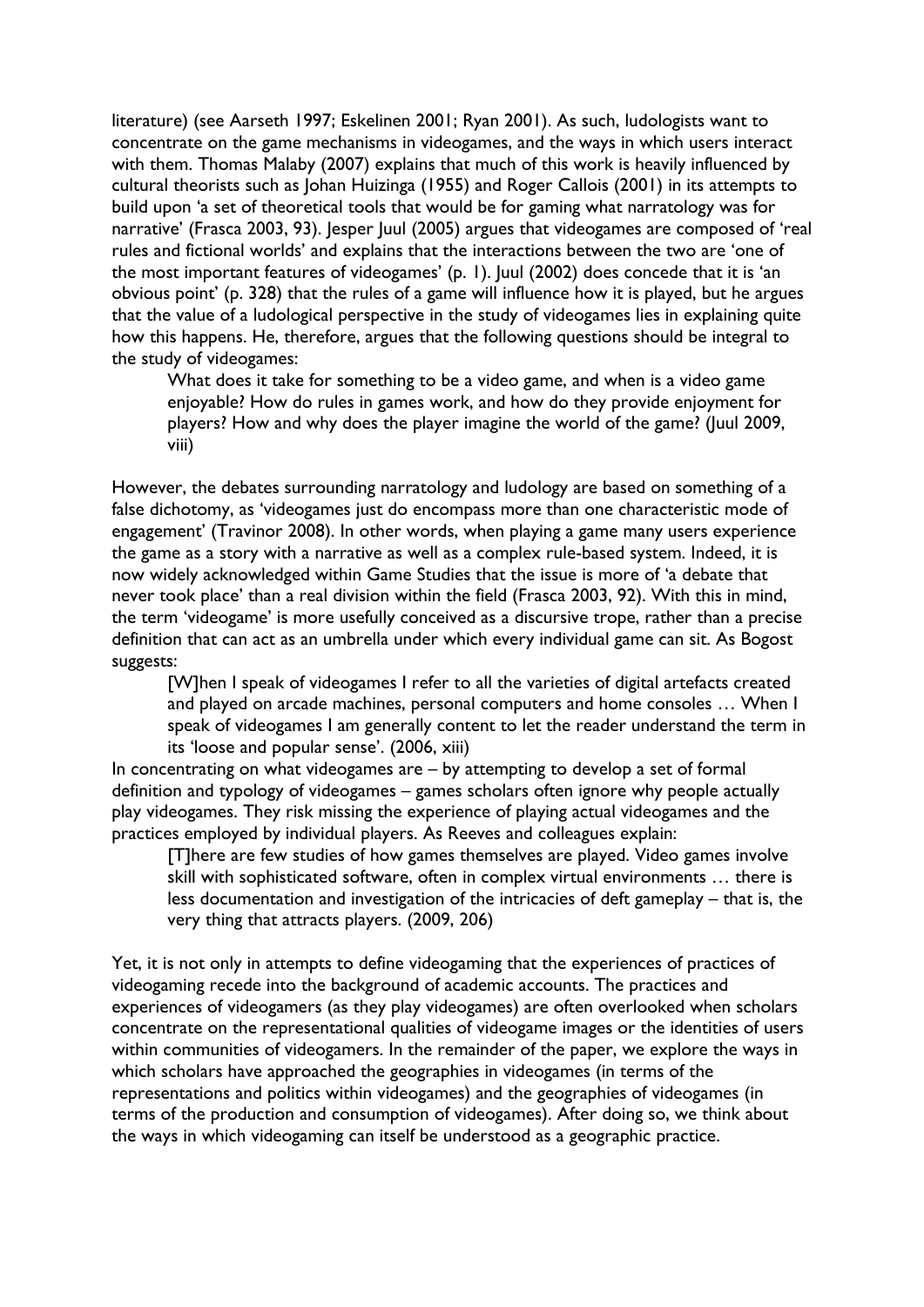#### *The Geographies in Videogames: Representations and Politics*

Much of the literature on videogames within cultural geography has attended to the ways in which videogames represent people, places and concepts. For example, geographers have explored the ways in which nature is represented in videogames (Longan 2008; Wills 2002) and also the ways in which the graphics engines of videogames can be utilised to simulate particular landscapes (Ash et al. 2009). Yet, studies which unpick the geographies in videogames do not simply attempt to describe the ways in which particular groups or landscapes are represented in videogames; they often incorporate an element of judgement about the consequences of portraying people and places in particular ways. As Michael Longan (2008) explains: 'video games not only incorporate representations of landscape, they are themselves a form of landscape representation that communicates ideas about how the world is and how it should be' (p. 23).

In this way, cultural geographers (and others) have been very concerned with the politics embedded within videogame representations. One particular aspect of this type of work has attended to the portrayal of gender in various different videogames. For example, the essays in Cassell and Jenkins (2000) have explored parental and societal fears about the misogynist nature of many videogames and the effects that they have on the young boys and girls who play them. Other researchers share these concerns and have explored the gendered, and often hyper-sexualised, portrayal of characters in games (for example, Jansz and Martis 2007; Leonard 2009; Shaw and Warf 2009) and on videogame packaging (Burgess and Burgess 2007). Similarly, scholars have been interested in the ways in which videogames reinforce heteronormativity through their portrayal of other sexualities or, indeed, the invisibility of gay, lesbian, bi-sexual and transgender characters in many games (Shaw 2009). In this sense, videogames act to 'remediate' (Bolter and Grusin 2000) earlier tropes from other media, such as television and cinema, within a new context, but can also work to legitimate these tropes through the production of intertextual relations between themselves and other media.

In a similar manner, scholars have explored the racialised landscapes within videogames and examined the ways in which videogames reinforce existing racial stereotypes (for example, Everett and Watkins 2007; Higgin 2008; Newman and Molloy 2003). In a post-9/11 geopolitical context, many studies have been particularly concerned with the Orientalist representation of Arabs in videogames (for example, S ˇ isler 2008; Witheford and Peuter 2009). Ian Shaw and Barney Warf argue that the portrayal of Arab enemies in videogames like Call of Duty 4: Modern Warfare problematically reinforce pre-existing ideas of 'otherness' and, thus, produce potentially racist landscapes:

Equally concerning is that video game worlds remain steeped in racialised representations (Jansz and Martis 2007), including the near universal portrayal of white video game protagonists. This privileging of the white normative user is still widely prevalent in new forms of media and cyberspace (Lovink 2005), creating highly racialised (and often racist) virtual topographies. (2009, 1337)

That is not to say that all videogames draw upon or promote negative images of Arabs. Helga Souri (2007) has carried out a study of 'pro-Arab' videogames which are popular among young Palestinians. As a medium, videogames complicate simple relationships between players' identities and the representations of various ethnicities, and nation states depicted on screen. For example, the game Medal of Honor was recently criticised in the media because the team element of the multiplayer mode assigned some players to fight as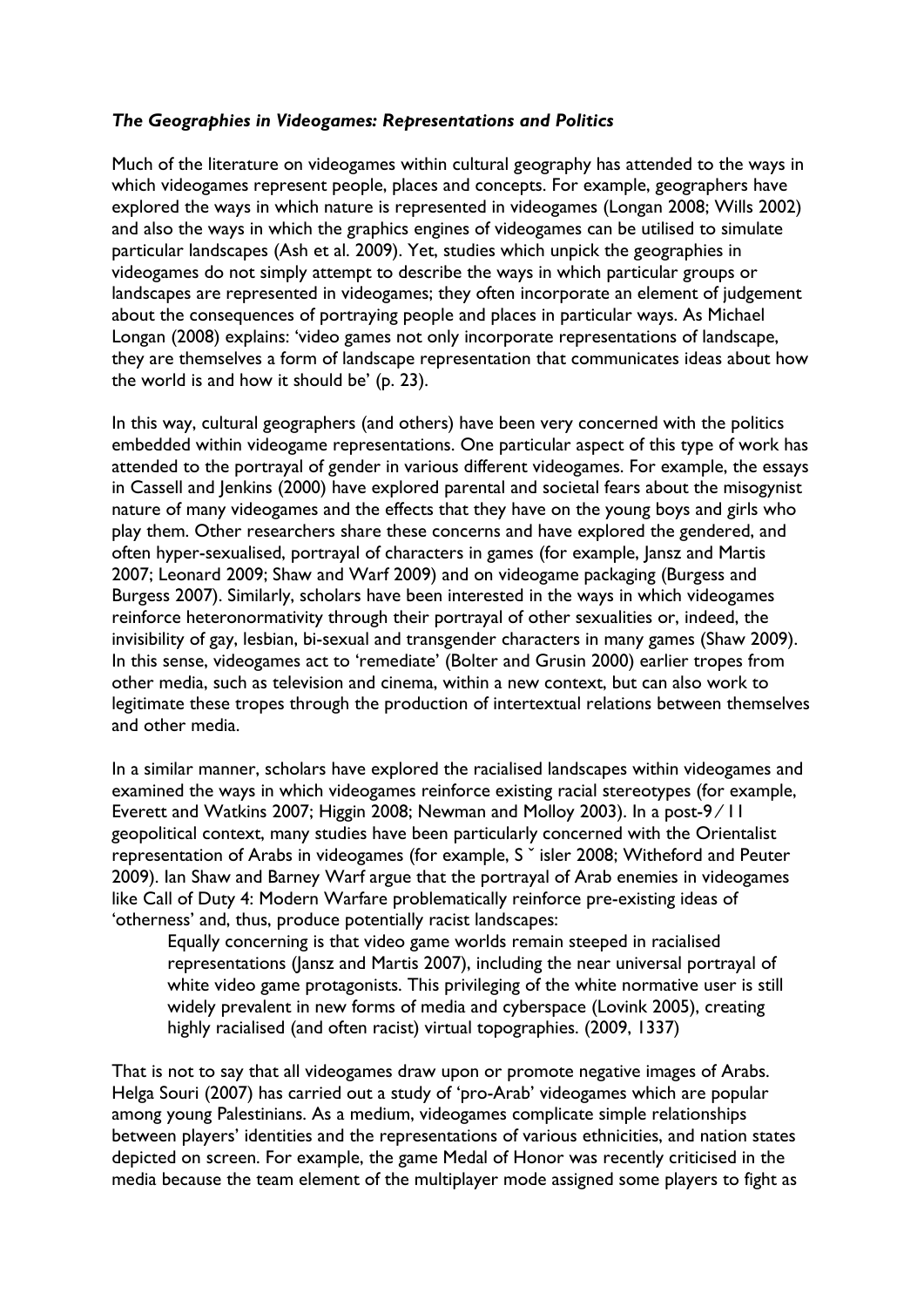the Taliban (Yin-Poole 2010a). In response to these criticisms, the designers simply changed the name of the Taliban team to 'OPFOR', a generic term used by various special forces around the world to signify an 'opposing force' (Yin-Poole 2010b). The graphical models of the Taliban fighters and their battle cries remained identical within the game, but the controversy died down. For videogamers playing FPS games like Medal of Honor or Call of Duty 4, the question of identity becomes much more complex, ephemeral and fluid because users do not necessarily share the belief system and values of the avatars represented on the screen.

Nonetheless, these videogames are never politically neutral. Marcus Power has argued that military-themed videogames work to shape popular understandings of geopolitics and contribute to what he calls the 'militarisation' of everyday life. As he explains: 'Digital war games put a friendly, hospitable face on the military, manufacturing consent and complicity among consumers for military programmes, missions and weapons' (Power 2007, 278). Through the example of America's Army – the official US military videogame – Power explains that videogames work to legitimise and produce consent for state policy (in this case, US foreign and domestic policy), which is based on a culture of perpetual war. Similarly, David Leonard (2009) has explored the role of hegemonic ideologies of race in the Grand Theft Auto series of videogames. Leonard argues that the racialised landscape produced in these videogames produces supports for policies of (non-military) state violence towards non-white communities in the USA.

#### *The Geographies of Videogames: Production and Consumption*

While videogames may be said to contain all manner of problematic representations – and to produce variously raced, gendered and sexualised landscapes – videogamers do not necessarily or straightforwardly accept these representations. Leigh Schwartz has carried out a study of the cultural practices of videogamers in online communities. She argues that videogame users actively interrogate and contest the portrayal of black characters in the Suikoden series of Japanese RPGs in their online discussions:

[T]hrough participatory consumption, players expand upon their relationship to an interactive environment that can be explored at will, a geographic experience. Fan practices complicate this geographic experience so that Suikoden becomes more than simply a one-way communication from Konami [the publishers of the game] toward its countless end users; it is a collaborative representation created through interaction between players and designers. (Schwartz 2009, 272)

Schwartz argues that (English-speaking) online forum members actively question the presence or absence of black characters in the game, and analyse this from both their own (largely western) cultural understanding as well as the cultural assumptions of Suikoden's Japanese producers. These users are sensitised to the multiple geographies and geographical assumptions that are mobilised in the Suikoden videogame series as it passes through a variety of cultural lenses from producer to consumer. In this way, they can be said to act as 'pop cosmopolitans' in so far as they are aware of the problems of cross-cultural interpretation within globalised consumer cultures (see Jenkins 2004). In this way, the geographies in videogames are never entirely fixed, nor are they deterministic; they are realised in different ways in different times and places, and among different communities of users. Accordingly, the geographies in videogames are more meaningfully understood in relation to the geographies of videogames (which encompass aspects of production and consumption).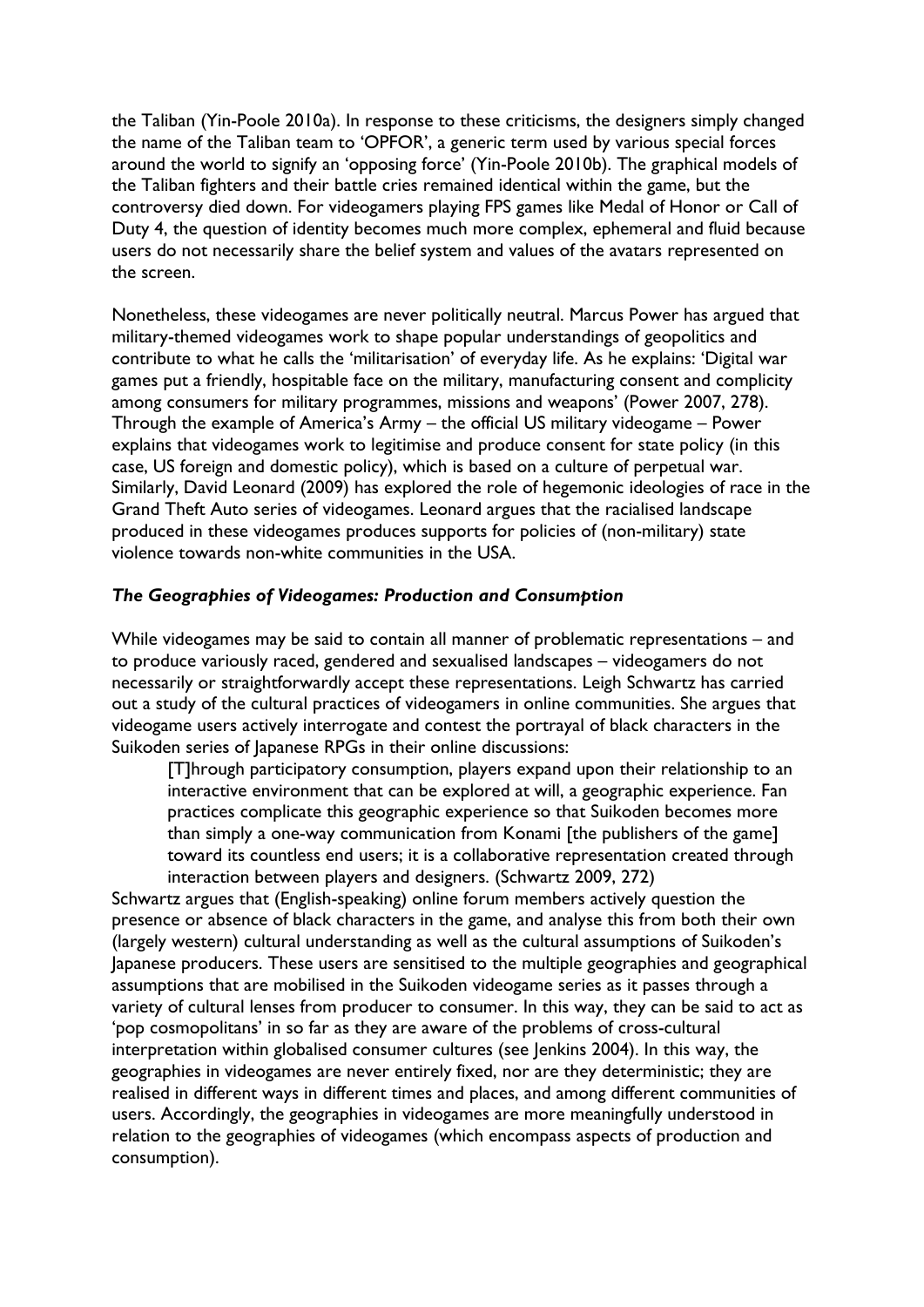Developing Jackson et al.'s (2000; Jackson 2010) understanding of how commodities are diversely consumed, Shove et al. (2007) have investigated the relationship between processes of designing objects and their consumption and use. James Ash (2010a) has explored the ways in which videogame designers seek to assert control over the interactions between videogame users and videogames by shaping contingency through processes of testing prior to release. Although the testing process is a small part of the overall process of commissioning, designing, publishing, distributing and playing videogames, Ash argues that it is crucial to shaping the users final experience with the game and, thus, its commercial success. More broadly, Jennifer Johns (2006) has attempted to trace out the economic geography of the global networks through which videogames are produced and made available to consumers. Edward Castranova (2006, 2007) has explored the networks through which immersive 'virtual worlds' in videogames are produced and consumed in terms of their cultural effects and significance.

The production and consumption of videogames is caught up with wider issues about uneven access to information and communication technologies (ICTS) and the kinds of social exclusion that result from this (see, for example, Valentine et al. 2002). Videogames are often viewed as aspects of children and young people's cultural worlds more than those of older people. This is caught up with characterisations of children and young people as a 'digital' or 'net' generation (Dixon and Weber 2007; Tapscott 1998; Valentine and Holloway 2002). Adults often worry about children and young people's safety in their online activities, which often involve playing videogames (Chisholm 2006; Fleming et al. 2006; Valentine and Holloway 2001). However, videogames are not simply made for and played by children and young people; people of all ages play videogames (see Quandt et al. 2009 for a discussion of 'the grey haired gaming generation'). While the so-called 'digital divide' may not be straightforwardly generational, the cultural geographies of videogames are affected by disparities of race, class and gender which affect access to necessary technologies and equipment (on the uneven geographies of ICT, see Warf 2001).

The cultural geographies of videogaming might be situated within broader trajectories of the 'virtual' geographies of cyberspace (see Crang et al. 1999; Dodge and Kitchin 2000; Graham 1998) and the coded spaces of software (Dodge et al. 2009). There have been various studies that have investigated how cultural identities and social networks are formed in the synthetic and virtual worlds of online videogames – in what are often referred to as MMOGs (massively multiplayer online games) or MMORPGs. For example, videogame scholars have explored the development of social spaces and communities in a range of online games and virtual worlds, including World of Warcraft (Krzywinska 2006), Everquest (Taylor 2006), Second Life (Boellstorff 2010; Meadows 2007), Whyville (Kafai et al. 2010) and Club Penguin (Marsh 2010), among others. The immersive, synthetic environments in MMORPG games can have an extremely positive effect in terms of building communities and unique cultures, but there are also negative consequences, which can include cyberbullying and serious addiction (see Kelly 2004). Online cultures can also build up around videogames that are not themselves played online (see, for example, Duncan and Gee 2008 on fan cultures and The Legend of Zelda series of videogames).

Yet, while videogames may be said to produce 'virtual' worlds, they are always, inevitably, played in the 'real' world. Like earlier forms of ICT, videogames have very real effects on the organisation of the social and cultural spaces in which they are played (see Silverstone and Hirsch 1994). For example, Sonia Livingstone argues these technologies can lead to 'living-room wars' in which adults and children contest and negotiate access to technologies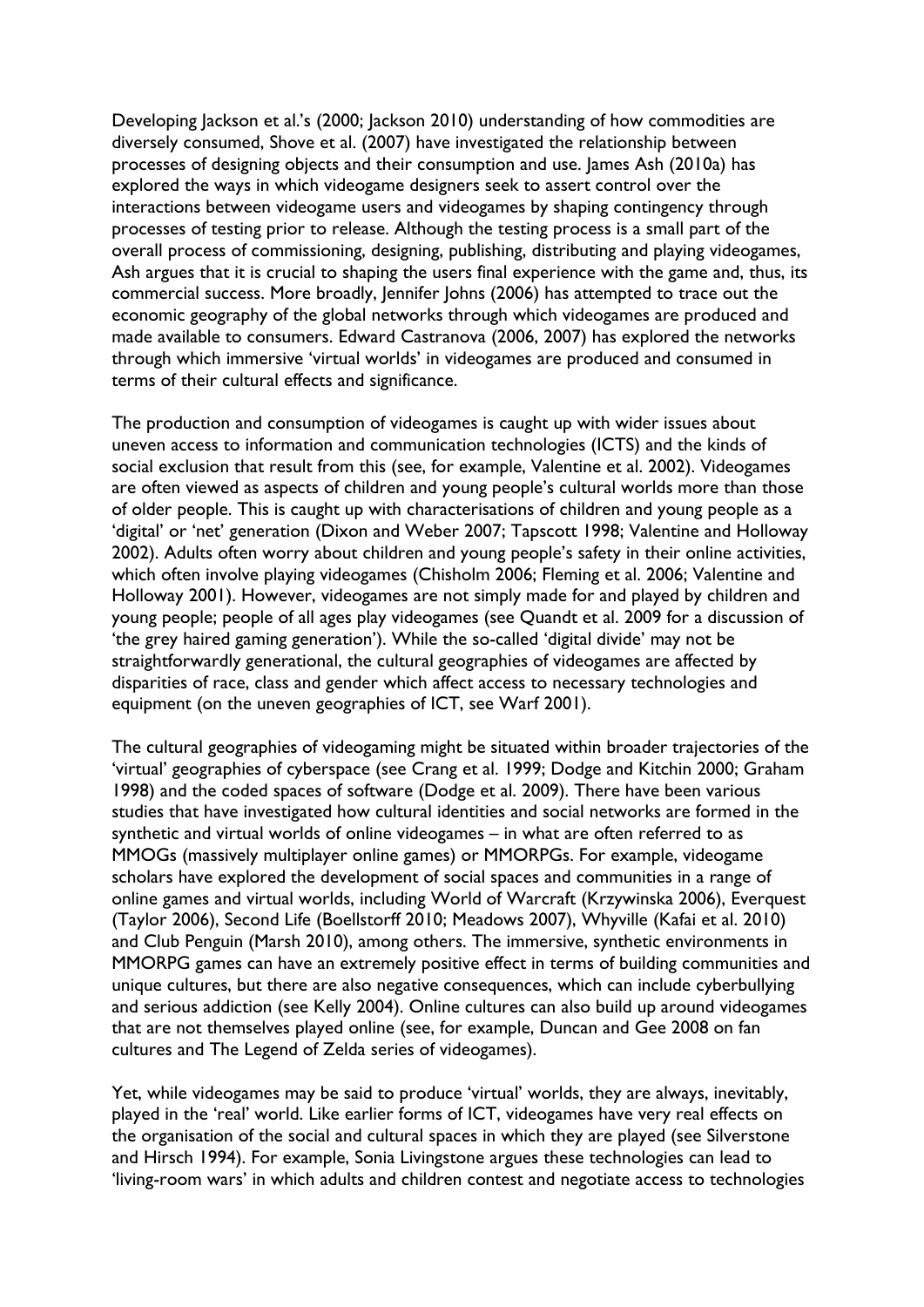(1994 in Silverstone and Hirsch 1994), or their use can serve to reinforce a 'bedroom culture' among children and young people (Livingstone 2007). Bernadette Flynn explains that videogames can only be understood as part of a broader geography of the settings in which they are played. As many videogames are played within the home, she argues that videogames constitute a new 'digital hearth' around which activities in the home are organised:

[A] machine located in the living room that receives and responds to interactive entertainment and information does appear to shift more traditional geographic categories in the home. These changes can be summarised as: shifts in spatial patterns of room organization; changing forms of social relations between householders; and the temporal reorganization of space. (Flynn 2003, 574)

In this way, videogames not only affect what people think and feel about the world; they tangibly and demonstrably affect the material and social environments in which they are played (see Miller 2001, 2009 on material culture and consumption). Similarly, Jeremy Aber (2008) has studied the activities of a community of arcade collectors. While the social experiences of videogaming in arcades are no longer widespread among videogamers (at least in the USA and Western Europe), dedicated collectors find and restore cabinets so as to recreate the experience in their own homes and at local and national events. Aber's photo-essay explores this cultural geographies that result from these practices of collecting arcade cabinets. Understanding the cultural geographies of games in these ways is important because it reminds us not to assume that everyone who plays videogames will experience them in the same way. By attending to the multiple ways in which videogames are interpreted and used in different times and spaces we can consider the ways audiences actively interpret and appropriate various games rather than passively receive them in a uniform manner.

#### *Videogames as Cultural Geographies*

In many of the accounts discussed above, videogame and computer-generated spaces are often conceived of as 'virtual'. This 'virtual' space is often opposed to the 'actual' space of 'real' everyday life. For example, Tomas (1991) argues that the 'cyberspace' of the internet exists in parallel to the 'real' world: 'cyberspace is a post-industrial work environment predicated on a new hardwired communications interface that provides direct and total access to a parallel world' (p. 35). However, this distinction is not enormously useful in studying videogames. Indeed, the account is somewhat teleological: it artificially creates a realm called 'the virtual', which is understood as separate from 'the actual' or 'the real', and then uses this distinction to explain the differences between 'virtual' and 'real' environments. 'Virtual' worlds do not sit alongside the 'real' world; they are themselves 'real' worlds, which are brought into being through material practices and technologies. Seth Giddings explains the ways in which the virtual and the actual are intertwined through the example of two boys playing Lego Racers 2 (see also Woodyer 2008 for a geographical analysis of children's play with this game):

Through play, these boys shifted across these two spaces with ease, their play adapting to the different environments, environmental resources, and the capabilities and possibilities they afforded. The virtual space in this event of gameplay does not transcend the everyday and embodied, it is a real space to be explored and in which the player can act, and be acted on. The virtual and the actual are both real, and in this event were each contained within the other, intertwining, each inflected by the other. Neither preexist the play-event itself though, rather they are reciprocally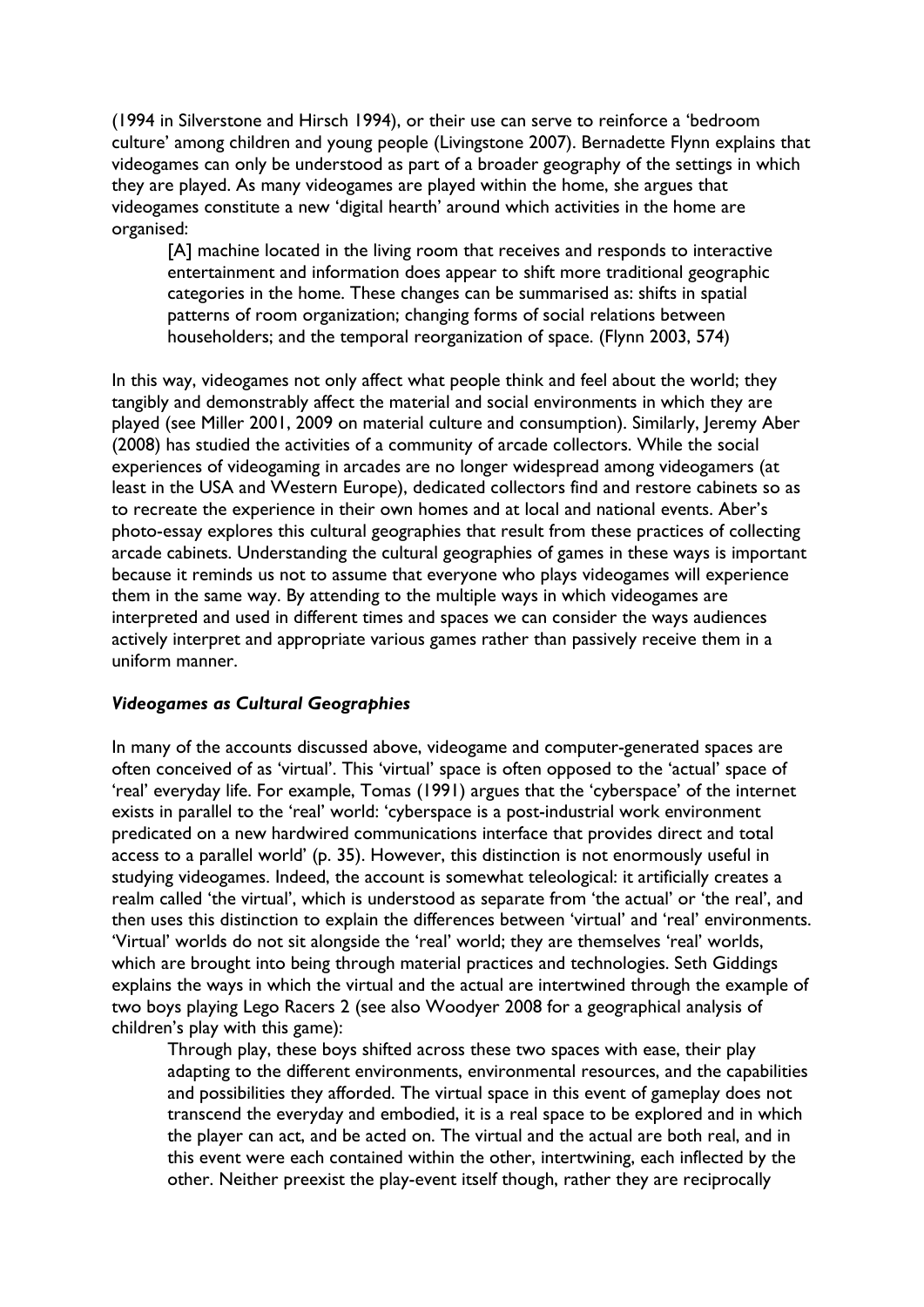generated, produced in and through play events.' (Giddings 2009, 151; see also Giddings 2007)

In a similar way, James Ash (2009) has argued that videogame images produce both an existential and ecological form of space that result in an experience of 'world' for their users. The sense of 'world' here is not of some stable and neutral thing which pre-exists users' interaction with it. Rather, the sense is of a processual world that actively emerges from the practices of users. This is the sense of world at work in what have come to be referred to as 'nonrepresentational' theories in cultural geography. As Ben Anderson and Paul Harrison explain:

[T]he term 'world' does not refer to an extant thing but rather the context or background against which particular things show up and take on significance: a mobile but more or less stable ensemble of practices, involvements, relations, capacities, tendencies and affordances … In this sense 'worlds' are not formed in the mind before they are lived in, rather we come to know and enact a world from inhabiting it, from becoming attuned to its differences, positions and juxtapositions, from a training of our senses, dispositions and expectations and from being able to initiate, imitate and elaborate skilled lines of action. (2010, 8–9)

For Nigel Thrift, nonrepresentational theory is about studying the world as a series of performances and practices in which it is never fully constituted or finished. As he explains: 'the world is made up of billions of happy or unhappy encounters which describe a mindful connected physicalism consisting of multiple paths which intersect … In this wiry … spacetime of encounters and paths … there are no complete orders, only tentative and fractional orderings' (Thrift 1998, 302). In Thrift's account, all manner of entities – from thoughts, to bodies, to buildings – are never stable lumps of matter (however much they may appear to be), but have to be brought and held together continually. As a result, they can be reorganised and changed through practices.

Thrift (2003, 2004) understands the practices of videogaming as part of broader processes through which new forms of technology reorganise thought and action. He terms this a reorganisation of the 'technical unconsious'. He explains this in relation to the videogame The Legend of Zelda: The Ocarina of Time:

Think about the ten-year-olds who willingly immerse themselves in Zelda's world. For them the struggle for mastery of the system doesn't feel like a struggle. They've been decoding the landscape on the screen, guessing at causal relations between actions and results, building working hypotheses about the system's under-lying rules since before they learned how to read … They are more tolerant at being out of control, more tolerant of that exploratory phase where the rules don't all make sense, and where few goals have been clearly defined. In other words, they are uniquely equipped to embrace the more oblique control system of emergent software. (Thrift 2004, 186–187)

What is clear in this example is that the experience of playing the game, the code used to produce the game, the materiality of the interface, the rules that govern the game, and so on, cannot be meaningfully distilled into discrete categories. Rather, these elements work together to reorganise and change users' practices of thought and action (see also, Bogost 2007).

James Paul Gee argues that videogamers have to match up skills to events in the videogame world. This includes skills attributed to the characters within the game, and also their own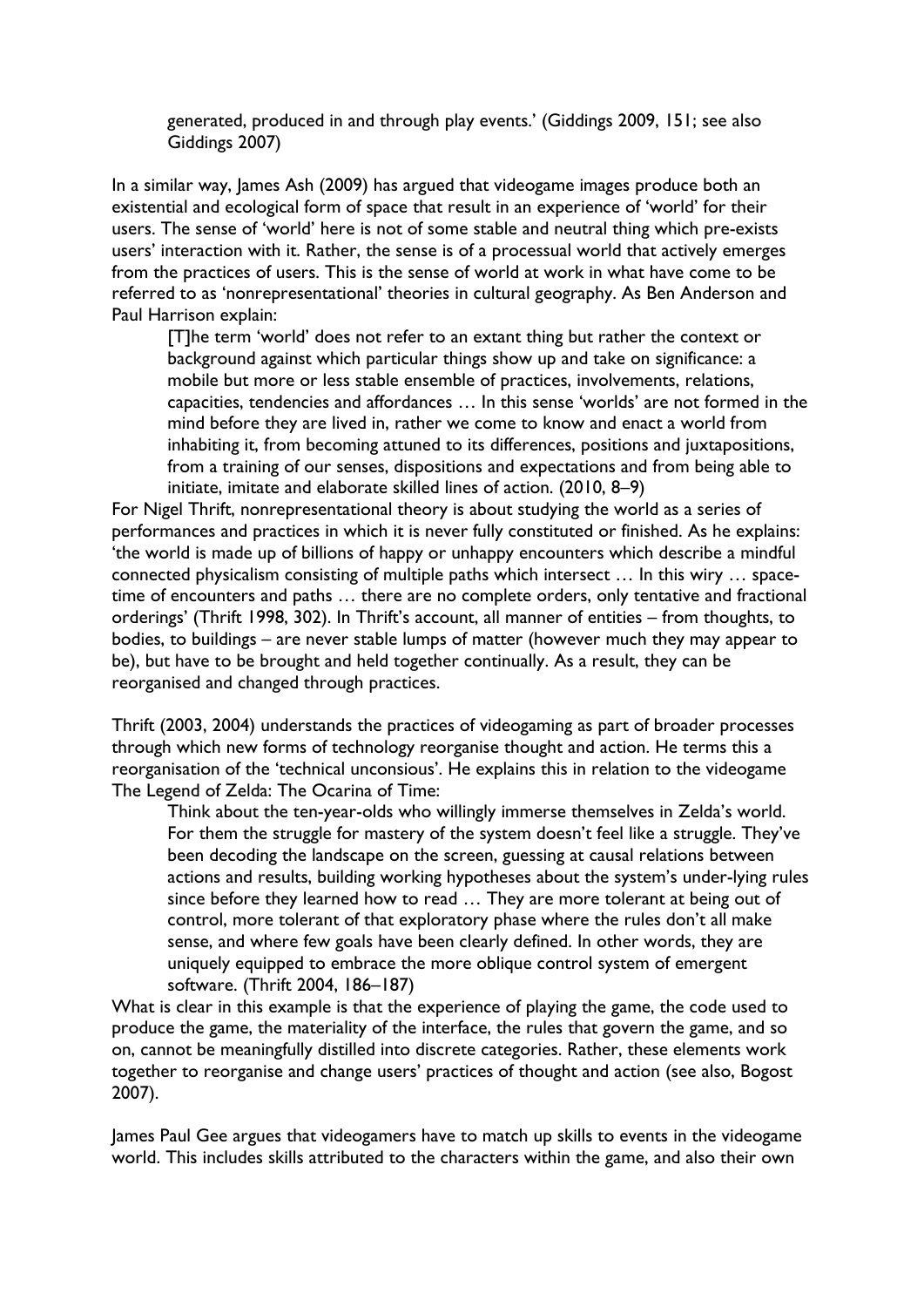skills as videogamers. Through the examples of Metal Gear Solid 4 and Sonic the Hedgehog, he explains:

So that's what good gamers do: match skills to the environment to create affordances for accomplishing goals. That's what they do when they play Sonic or Snake. So Snake and I both got a lesson from Raiden, Otocon, and Mr. Kojima on the whole theory. Get some skills and match them to the environment to accomplish goals. That's gaming (later I'll tell you that that's life, too). (Gee 2009, 273)

Videogame scholars have explored the specific skills that videogamers must develop in order to play a wide variety of videogames (see, for example, Sirak 2009; Wilson 2008). Building upon these ideas, James Ash (2010b) has argued that videogames might be understood as teleplastic. That is, scholars can attend to the ways in which videogames shape the capacities of their users. Not all games will affect users in the same way; exactly how videogames shape users' capacities depends upon the specificities of the games themselves. Through the examples of Burnout Revenge and the Lego Star Wars series of games, Ash argues that videogames shape users' abilities to sense space and time. Different videogames produce different forms of spatiality and different spatial experiences for users. For example, RTS games such as Starcraft 3 use a third person isometric view and offer a detached perspective on the environment, while FPS games such as Half Life 2 offer a first person viewpoint as if the player is looking through the 'eyes' of the character they control. This first person perspective creates a sense of urgency, presence and immersion as enemies can rush towards the user, while the third person perspective offered in Starcraft 3 creates a sense being a kind of military general overlooking a battlefield and controlling remote units from afar. Other scholars have explored the experience of space and time in other videogames (for example, see Sherlock 2008; Siabra-Fraile 2008; Wilson 2008 on the The Legend of Zelda series of videogames). In his account of the processes of testing videogames, Ash (2010a) notes that games designers are able to shape the spatial and temporal experiences of videogamers and their practices by manipulating the rules of videogames (albeit imperfectly). In this way, he argues that videogaming can be understood as a geographic practice.

Yet, the teleplastic capacities of videogames do not simply derive from the images displayed on the screen (or the sound played through the speakers); they actively emerge from the relations between users and the game, which are mediated through the technological apparatuses of particular videogaming systems. Videogamers interact with these technological apparatuses in multisensory ways. Computer and videogame consoles often utilise a range of haptic devices that engage users with 'force feedback' and reproduce a sense of touch as users interact with the audio–visual images in videogames (Paterson 2006; see also Lahti 2003). Some games and console systems require some kind of kinaesthetic input from users in order to play games. Jesper Juul (2009) refers to these apparatuses as 'mimetic interfaces' because they require users to perform physical activities which mimic the activity undertaken in the game. For example, the videogame Dance Dance Revolution requires users to move their feet to different parts of a 'dance stage' controller (which contains pressure sensors) in line with the directional instructions on screen (see Behrenshausen 2007). The Nintendo Wii console system includes remote controllers equipped with motion sensor technologies. Through these controllers, Wii users are able to manipulate the images on screen in various ways by moving their limbs. This technology has resulted in the development of a whole family of so-called 'exergames' for the Wii, which encourage users to move their entire bodies (Millington 2009). Most recently in 2010, Microsoft released the 'Kinect' interface for the Xbox 360 games console that allows users to interact and control games without any kind of mediating control pad or interface. By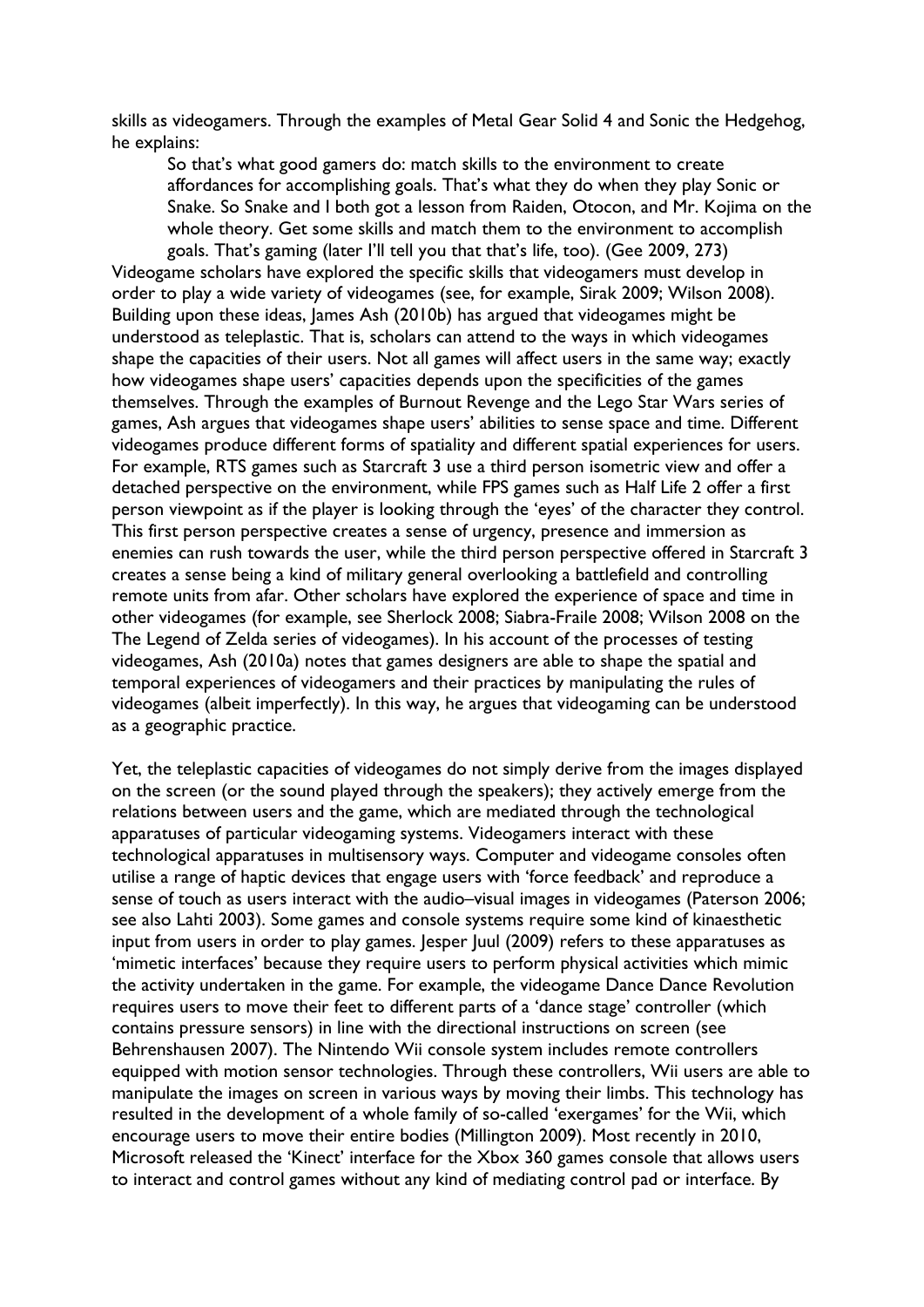utilising motion-sensitive cameras, users control the game through gestures performed by their bodies, which raises further questions about the relationship between bodies and screens. Yet, the multisensory experiences of videogaming are not limited to the kinds of videogames and videogaming systems which overtly and explicitly demand embodied responses and inputs. James Paul Gee (2008) argues that videogaming generally can illustrate the ways in which human thinking and problem solving are always situated and embodied activities.

Attending to the ways in which users interact with the rules of videogames and the technological apparatuses of individual videogaming systems allows geographers to unpick some of the ways in which space and time are re-engineered as a result of ongoing changes in visual culture (see Doel and Clarke 2005 for a discussion of similar processes in relation to film). Ash (2010b) argues that the ability of videogame users to sense space and time is a function of their phenomenal field. He explains that, by designing videogames and manipulating the rules of those games, videogame designers are able to indirectly shape the phenomenal field of those who use their games. As a result, the practices of playing videogames can produce different forms of spatio-temporally oriented subjects. Similarly, Brad Millington explores the governmental functions of the Nintendo Wii. He argues that through the technical apparatus of various 'exergames', the Wii performs as 'an active and autonomous quasi-object risk expert, able to diagnose 'problematic' tendencies and prescribe basic behavioural remedies' (Millington 2009, 621). In this way, Wii games explicitly set out to shape the bodily capacities (and bodily shapes) of their users.

This kind of argument develops what has been called a 'phenomenological' apprehension of practice (see, Romanillos 2008; Rose and Wylie 2006; Simpson 2008, 2009; Wylie 2006). Broadly speaking, phenomenology 'aims to describe the character of consciousness in the most clear and systematic way, and which concerns itself only with that which presents itself to consciousness' (James 2006, 71). Phenomenology attempts to understand how different forms of materiality shape and inform consciousness and other embodied processes (such as, gestures and proprioception (the sense of internal movement of one's body that generates an experience of spatial situatedness). This perspective does not assume that experience begins with a preconstituted subject; it unpacks how conscious subjects are produced in encounters between material bodies.

This kind of approach is also associated with attempts to rethink matter and materials within cultural geography and more widely (see, Anderson and Harrison 2010; Anderson and Wylie 2009; Bissel 2010). Rather than conceiving of matter as a collection of solid lumps or as inert substances, new imaginings point to its vital and lively character. For example, Jane Bennett (2010) argues that objects have a 'thing power' that exceeds any of the relations that humans enter into with them. This means that objects have capacities to affect (human) bodies in the same way that human bodies can work upon and affect objects. This kind of approach is useful in thinking through the technocultural assemblages at work in videogaming. Seth Giddings understands videogame play as an 'event' which emerges from the practices of both human and nonhuman participants. He explains: 'video game players are acted on as much as they act, that they must work out what the machine wants them to do (or what it will allow them to do) as well as engage with it imaginatively' (Giddings 2009, 151). Giddings tasks videogame scholars with the challenge of explaining the material events which are produced by 'various bodies and agents – part(icipant)s both human and nonhuman, hard and soft' (Giddings 2009, 155).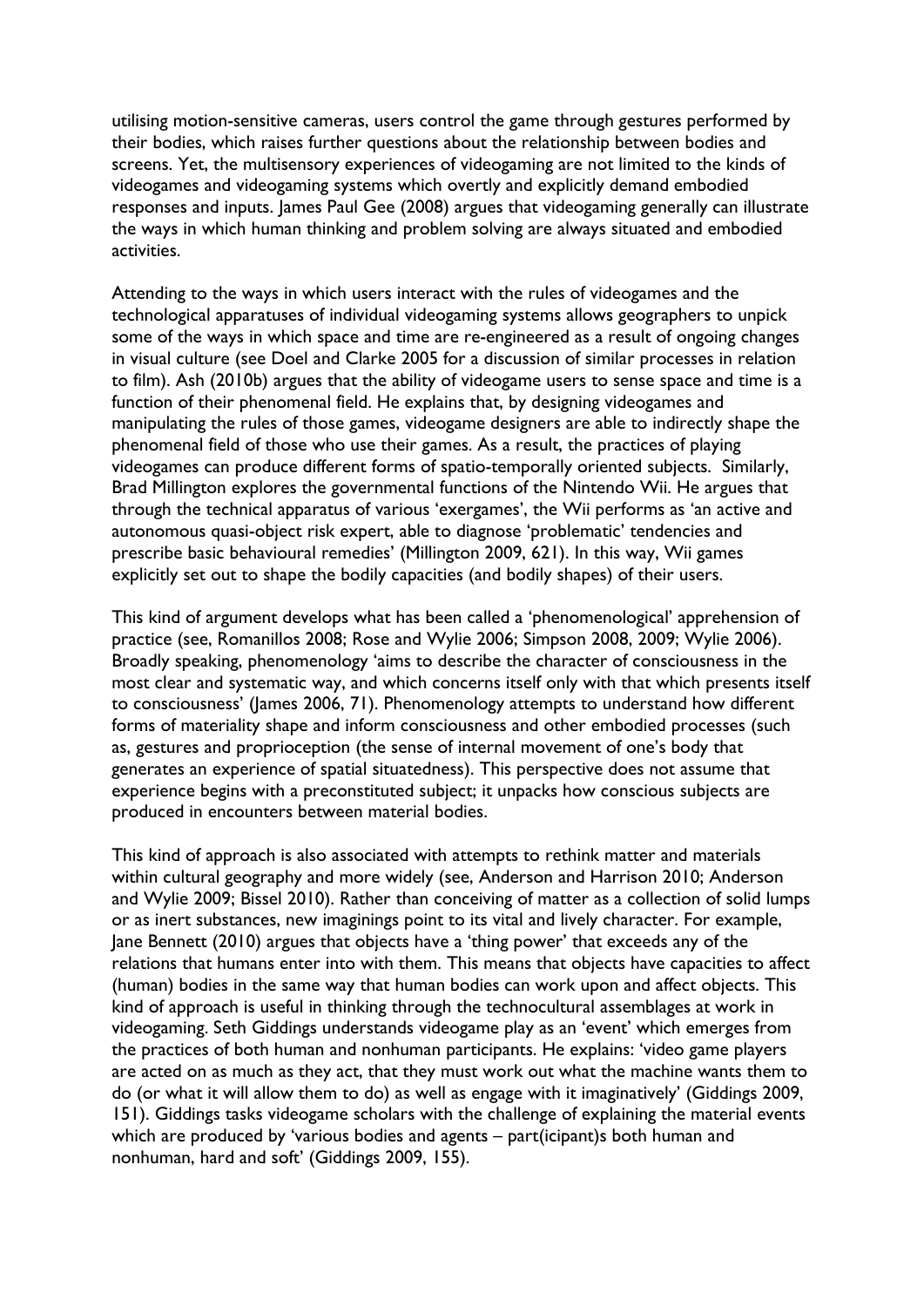In his study of 'active' videogames, Brad Millington's (2009) draws upon Latourian ideas to explore the ways in which the Wii purposefully folds technologies into the bodies of its users and produces 'new articulations of technology-mediated control' in the process (p. 628). He turns towards Foucauldian notions of governmentality as 'the conduct of conduct' to argue that '[t]he body-machine continuum that is constructed in one's engagement with the Wii can be seen as enabling a disciplinary force to be exerted over the body' (Brad Millington 2009, 629). For example, in Wii Fit, users' gestures and movements are measured by the Wii controller (in combination with the balance board peripheral) and used to asses and score their efforts in each activity. This form of measurement generates a sense of selfsurveillance over the normalcy of the users' own body-type as well as providing an external benchmark against which to measure their progress. In this way, videogaming can be understood as contributing to a (micro)politics of practice in which technologies structure the ways in which people make sense of their own bodies, particularly in relation to societally sensitive issues of weight, size and obesity (for a more general discussion of issues surrounding body size in geography, see Colls and Evans 2010; Evans 2006; Evans and Colls 2009; Herrick 2007).

By attending to the materiality of videogames, scholars can produce what Seth Giddings (2009, following Hayles 1999) terms a 'microethnographic' or 'microethological' approach to the cultural geographies of videogames. Streek and Mehus (2004) explain that microethnography refers to the 'microscopic analysis of naturally occurring human activities and interactions' (p. 381), which can be usefully facilitated through the use of video (see also Smith and Geoffrey 1968 and Erickson 1995 on the origins of microethnography). Earlier in this paper, we discussed Marcus Power's argument about the ways in which military-themed videogames shape popular understandings of geopolitics and contribute to process of militarisation in everyday life. A microethnological approach can allow scholars to study the technocultural assemblages implicated in videogaming practice through which (for example) military-themed videogames are able to manufacture consent for state policy among many videogamers in the USA. Tracing out the embodied experiences of firing weapons in popular military-themed videogames (such as Call of Duty: Modern Warfare 2 and BattleField Bad Company 2) can help us to understand the geographic practices of videogaming as part of a broader 'resonance machine' (Connolly 2005), which mediates and produces popular geopolitical understandings and attitudes towards real-world conflicts.

## *Conclusion*

To conclude, this review has identified three geographical strands of work on videogames: the cultural geographies in videogames, the cultural geography of videogames and videogames as a cultural geographic practice. The complex interrelations between these three strands are important as they point to the ways in which particular experiences of videogaming are filtered and emerge through a variety of cultural, spatial and political processes that may be missed in a single approach. Attending to the technocultural aspects of videogaming as a geographic practice is useful because it offers insights into how videogames come to have particular effects in the world. By attending to videogaming as a thoroughly embodied and material practice scholars can further illuminate the cultural geographies in and of videogames.

In the remainder of the paper we would like to suggest some potential avenues for future work on the cultural geographies in, of and as videogames, which combine aspects of the three approaches discussed above. There is a need to carry out further, detailed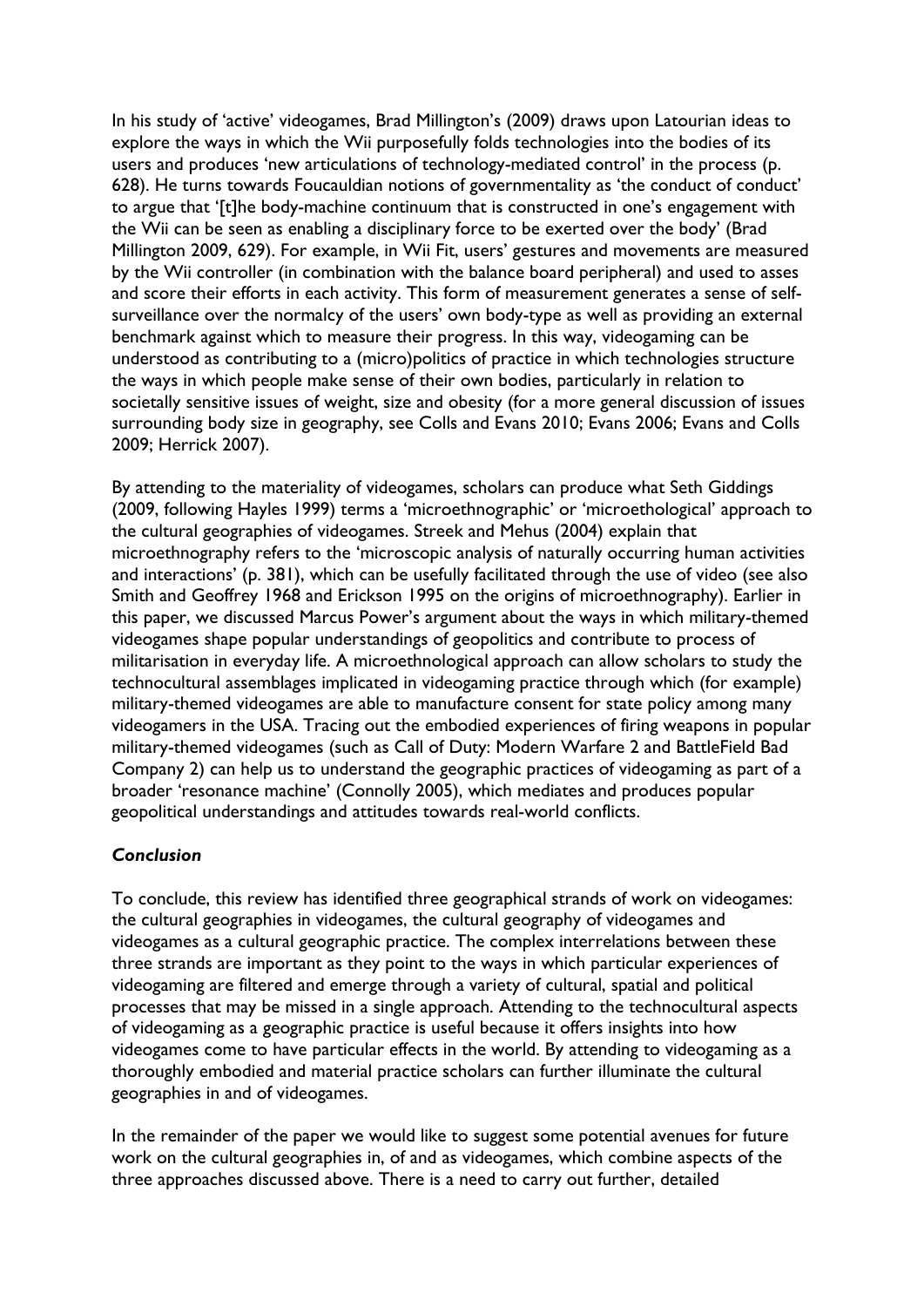investigations into the materiality of the different interface devices that allow users to engage with particular videogames and videogaming platforms. Emerging debates regarding the conceptualisation of matter (such as Anderson and Wylie 2009; Bennett 2010; Harman 2009) could productively be used to investigate the ways in which interface devices in videogames reorganise and re-assemble relations between the properties of different materialities. For example, it would be useful to investigate how using a Wii remote alters users' sense of solidity and force as they swipe the remote through the air in order to cause a hammer to hit an object on screen, but only receive force feedback from the motors in the remote rather than the force of the object they supposedly hit. In this way, the cultural geographies of videogames can enrich debates about embodiment and governmentality in wider society.

Cultural geographers could also explore the topologies and textures of emerging forms of online community that come together around multiplayer games on the Xbox Live, Playstation Network or on the PC. It would be useful to investigate how these forms of community are constrained and enabled by the technologies through which they communicate with one another and in turn how this feeds back into the kinds of community that are made possible by these technologies. For example, scholars might investigate how the highly proscribed vocabulary available to users of Lego Universe (a measure that has been taken to protect children using the game) might forbid and enable certain types of interaction in the game and, thus, shape the types of gameplay and the communities which can emerge.

Developing work on the cultural geographies of videogames and videogaming also requires methods that can attend to the complex relations between bodies, interfaces and machines implicated in the experience of videogaming. Alongside the microethnographical approaches discussed in the previous section, recent work on nonrepresentational approaches to video (for example, Ash 2010b; Lorimer 2010; Woodyer 2008) could help elucidate how the practical activity of videogaming continually draws together and works between a variety of human and nonhuman agents. There is a need for continued methodological innovation in order to capture and document the complex interrelations between gestures, discourses, feelings, affects, among other categories and frames of sense. By developing techniques that will allow us to attend to the complex relations between the geographies in videogames, the geography of videogames, and videogames as a technocultural practice. In this way, geographers can build upon, and contribute something distinctive to, ongoing work in the study of videogames.

#### **References**

Aarseth, E. (1997). Cybertext: perspectives on ergodic literature. Baltimore: Johns Hopkins University Press.

Aber, J. (2008). Spatial scales of the arcade collecting community: a photo essay. Aether: the journal of media geography 11, pp. 61–70.

Aitken, S. C. and Zonn, L. (1994). Place, power, situation and spectacle: a geography of film. Lanham, MD: Rowman & Littlefield.

Anderson, B. (2004). Recorded music and practices of remembering. Social and Cultural Geography 5, pp. 3–20.

Anderson, B. and Harrison, P. (2010). The promise of non-representational theories. In: Anderson, B. and Harrison, P. (eds) Taking-place: non-representational theories and geography. London: Ashgate Publishing, pp. 1–34.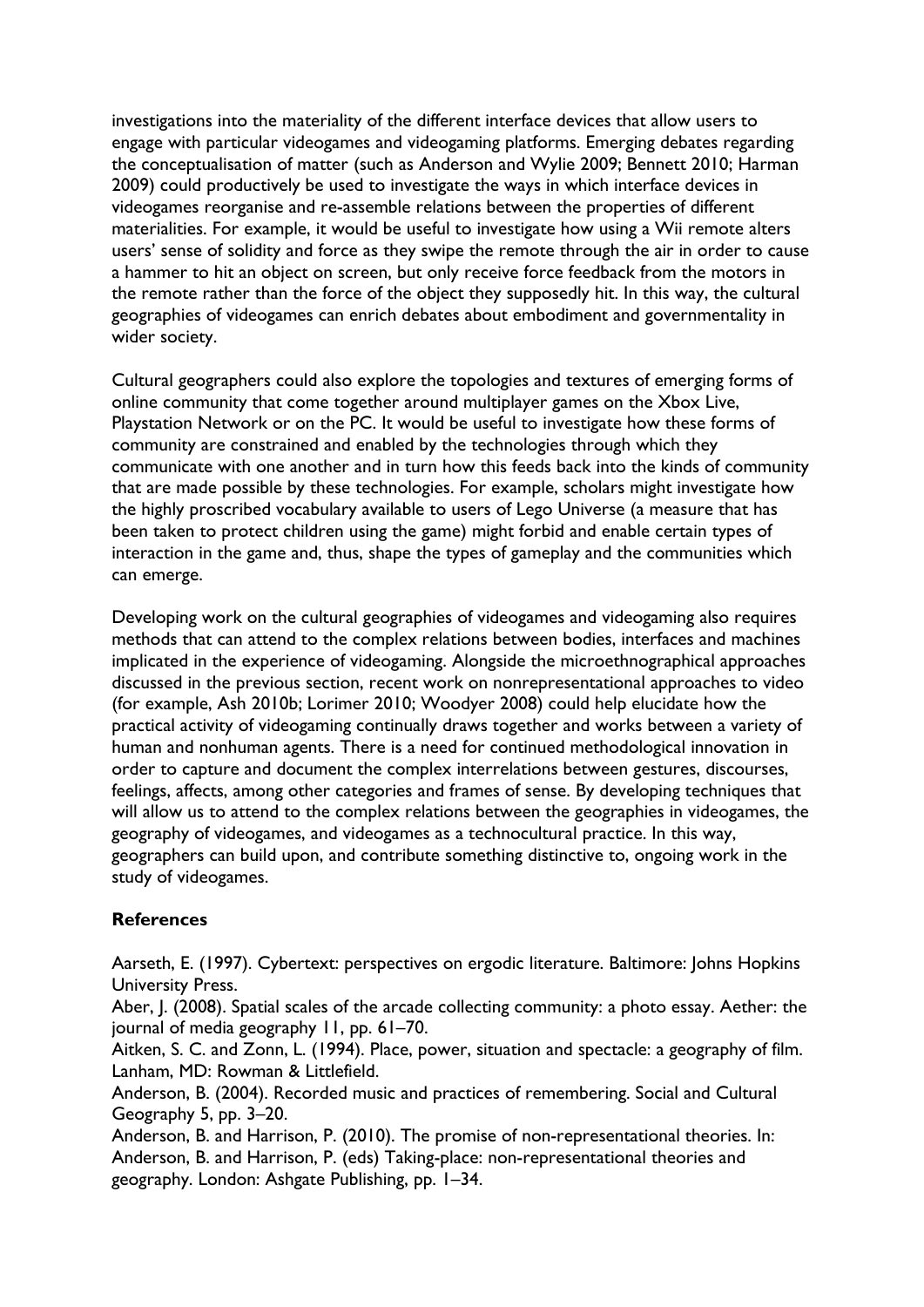Anderson, B. and Wylie, J. (2009). On geography and materiality. Environment and Planning A 41 (2), pp. 318–335.

Ash, J. (2009). Emerging spatialities of the screen: video games and the reconfiguration of spatial awareness. Environment and Planning A 41 (9), pp. 2105–2124.

Ash, J. (2010a). Architectures of affect: anticipating and manipulating the event in practices of videogame design and testing. Environment and Planning D: Society and Space 28 (4), pp. 653–671, doi:10.1068/d9309.

Ash, J. (2010b). Teleplastic technologies: charting practices of orientation and navigation in videogaming. Transactions of the Institute of British Geographers 35 (3), pp. 414–430. Ash, J., Romanillos, P. and Trigg, M. (2009). Videogames, visuality and screens:

reconstructing the Amazon in physical geographical knowledge. Area 41 (4), pp. 464–474, doi: 10.1111/j.1475-4762.2009.00889.x.

Barthes, R. (1977). Image, music, text. London: Fontana Press.

Behrenshausen, B. G. (2007). Towards a (kin)aesthetic of video gaming: the case of Dance Dance Revolution. Games and Culture 2, pp. 335–354.

Bennett, J. (2010). Vibrant matter. Durham, NC: Duke University Press.

Bissel, D. (2010). Vibrating materialities: mobility–body–technology relations. Area 42 (4), pp. 479–486, doi:10.1111/j.1475-4762.2010.00942.x

Boellstorff, T. (2010). Coming of age in second life: an anthropologist explores the virtually human. Princeton, NJ: Princeton University Press.

Bogost, I. (2006). Unit operations: an approach to video game criticism. Cambridge: MIT Press, Cambridge.

Bogost, I. (2007). Persuasive games: the expressive power of videogames. Cambridge: MIT Press, Cambridge.

Bolter, D. B. and Grusin, R. (2000). Remediation: understanding new media. Cambridge: MIT Press.

Burgess, M. S. and Burgess, S. (2007). Sex, lies, and video games: the portrayal of male and female characters on video game covers. Sex Roles 57, pp. 419–433.

Callois, R. (2001). Man, play and games. Champaign, IL: University of Illinois Press. Carter, S. and McCormack, D. (2006). Film, geopolitics and the affective logics of

intervention. Political Geography 25(2), pp. 228–245, doi:10.1016/j.polgeo.2005.11.004.

Cassell, J. and Jenkins, H. (eds) (2000) From Barbie to Mortal Kombat: gender and computer games. Cambridge: MIT Press.

Castranova, E. (2006). Synthetic worlds: the business and culture of online games. Chicago, IL: Chicago University Press.

Castranova, E. (2007). Exodus to the virtual world. New York: Palgrave Macmillan Publishing.

Chisholm, J. F. (2006). Cyberspace violence against girls and adolescent females. Annals of the New York Academy of Sciences 1087, pp. 74–89.

Clarke, D. B. (ed.) (1997). The cinematic city. London: Routledge.

Colls, R. and Evans, B. (2010). Challenging assumptions: re-thinking the obesity 'problem'. Geography 95, pp. 99–105.

Connell, C. and Gibson, C. (2003). Sound tracks: popular music, identity and place. London: Routledge.

Connolly, W. (2005). The evangelical-capitalist resonance machine. Political Theory 38 (3), pp. 869–886.

Crang, M., Crang, P. and May, J. (1999). Virtual geographies: bodies, space and relations. London: Routledge.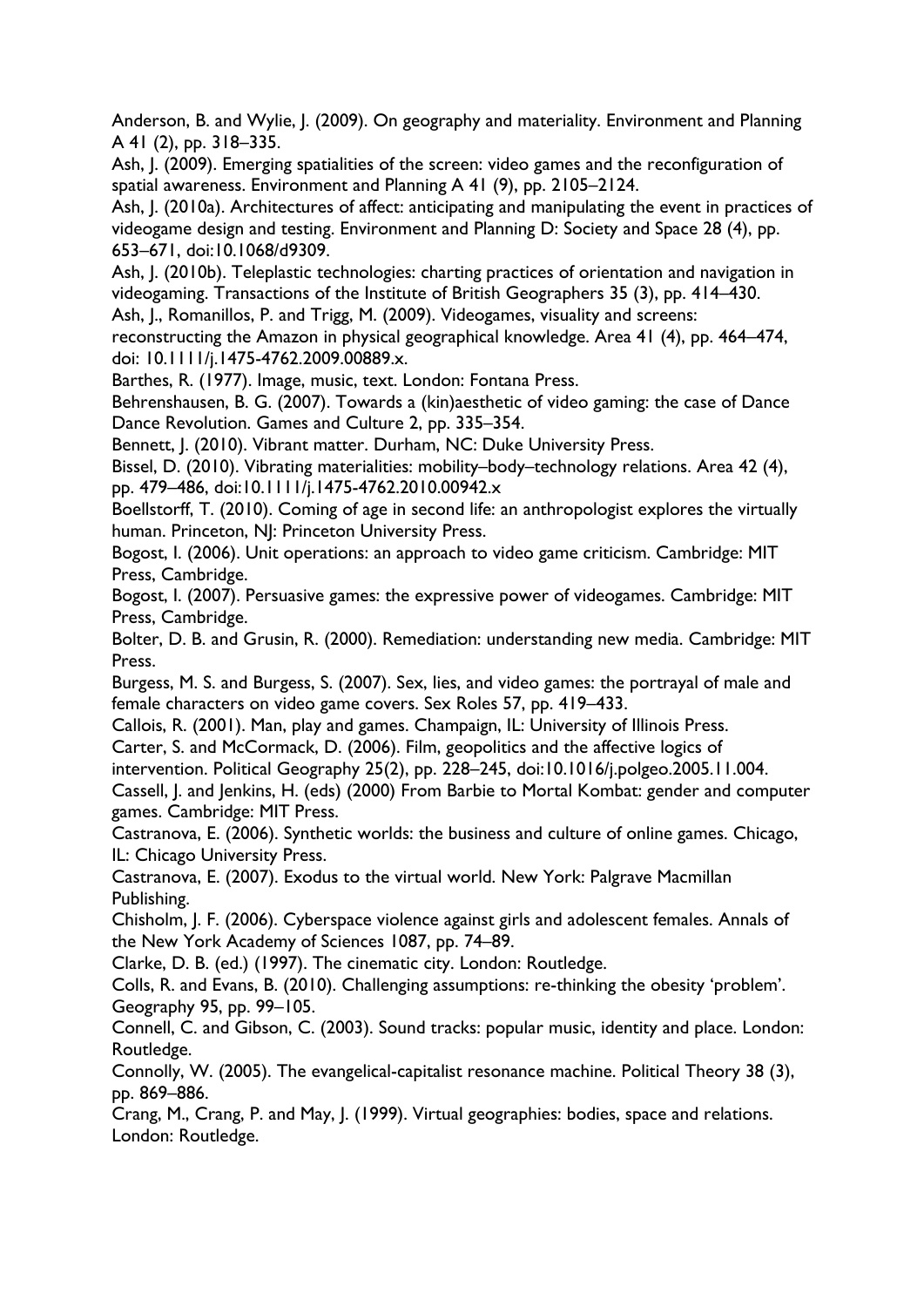Dittmer, J. (2007). 'America is safe while its boys and girls believe in its creeds!': Captain America and American identity prior to World War 2. Environment and Planning D: Society and Space 25, pp. 401–423.

Dittmer, J. (2010). Comic book visualities: a methodological manifesto on geography, montage and narration. Transactions of the Institute of British Geographers 35 (2), pp. 222– 236.

Dixon, D. P. and Cresswell, T. (eds) (2002). Engaging film: geographies of mobility and identity. Oxford: Rowman & Littlefield.

Dixon, S. and Weber, S. (eds) (2007). Growing up online: young people and digital technologies. London: Palgrave-Macmillan.

Doane, M.-A. (2002). The emergence of cinematic time: modernity, contingency, the archive. Cambridge, MA: Harvard University Press.

Dodge, M. and Kitchin, R. (2000). Mapping cyberspace. London: Routledge. Dodge, M., Kitchin, R. and Zook, M. (2009). How does software make space? Exploring some geographical dimensions of pervasive computing and software studies. Environment and Planning A 41, pp. 1283–1293.

Doel, M. and Clarke, D. B. (2005). Engineering space and time: moving pictures and motionless trips. Journal of Historical Geography 31, pp. 41–60.

Doel, M. and Clarke, D. B. (2007). Afterimages. Environment and Planning D: Society and Space 25, pp. 890–910.

Duncan, S. C. and Gee, J. P. (2008). The hero of timelines. In: Cuddy, L. (ed.) The Legend of Zelda and philosophy: I link therefore I am. Chicago, IL: Open Court, pp. 85–101.

Dunnett, O. (2009). Identity and geopolitics in Herge´'s Adventures of Tintin. Social and Cultural Geography 10, pp. 583–598.

Erickson, F. (1995). Definition and analysis of data from videotape: some research procedures and their rationales. In: Green, J. L., Camilli, G. and Elmore, P. B. (eds) (2006) Handbook of complementary methods in education research. London: Routledge, pp. 117– 192.

Eskelinen, M. (2001). The gaming situation. Game Studies 1 (1). [Online]. Retrieved on 8 November 2010 from: http://gamestudies.org/0101/eskelinen/.

Evans, B. (2006). 'Gluttony or sloth': critical geographies and morality in (anti) obesity policy. Area 38 (3), pp. 256–267.

Evans, B. and Colls, R. (2009). Measuring fatness, governing bodies: the spatialities of the body mass index (BMI) in anti-obesity politics. Antipode 41, pp. 1051–1083.

Everett, A. and Watkins, S. C. (2007). The power of play: the portrayal and performance of race in video games. In: Salen, K. (ed.) The ecology of games: connecting youth, games, and learning. Cambridge, MA: MIT Press, pp. 141–164.

Fleming, M. J., et al. (2006). Safety in cyberspace: adolescents' safety and exposure online. Youth and Society 38 (2), pp. 135–154.

Flynn, B. (2003). Geography of the digital hearth. Information, Communication and Society 6 (4), pp. 551–576.

Frasca, G. (2003). Ludologists love stories, too: notes from a debate that never took place. In: Copier, M. and Raessens, J. (eds) Level up: digital games research conference

proceedings. Utrecht: DiGRA and University of Utrecht. [Online]. Retrieved on 8 November 2010 from: http://www.digra.org/dl/db/05163.01125.

Gee, J. P. (2008). Video games and embodiment. Games and Culture 3 (3-4), pp. 253–263. Gee, J. P. (2009). Playing metal gear solid 4 well: being a good snake. In: Davidson, D. (ed.) Well Played 1.0: video games value and meaning. Pittsburgh, PA: ETC Press, pp. 263–276.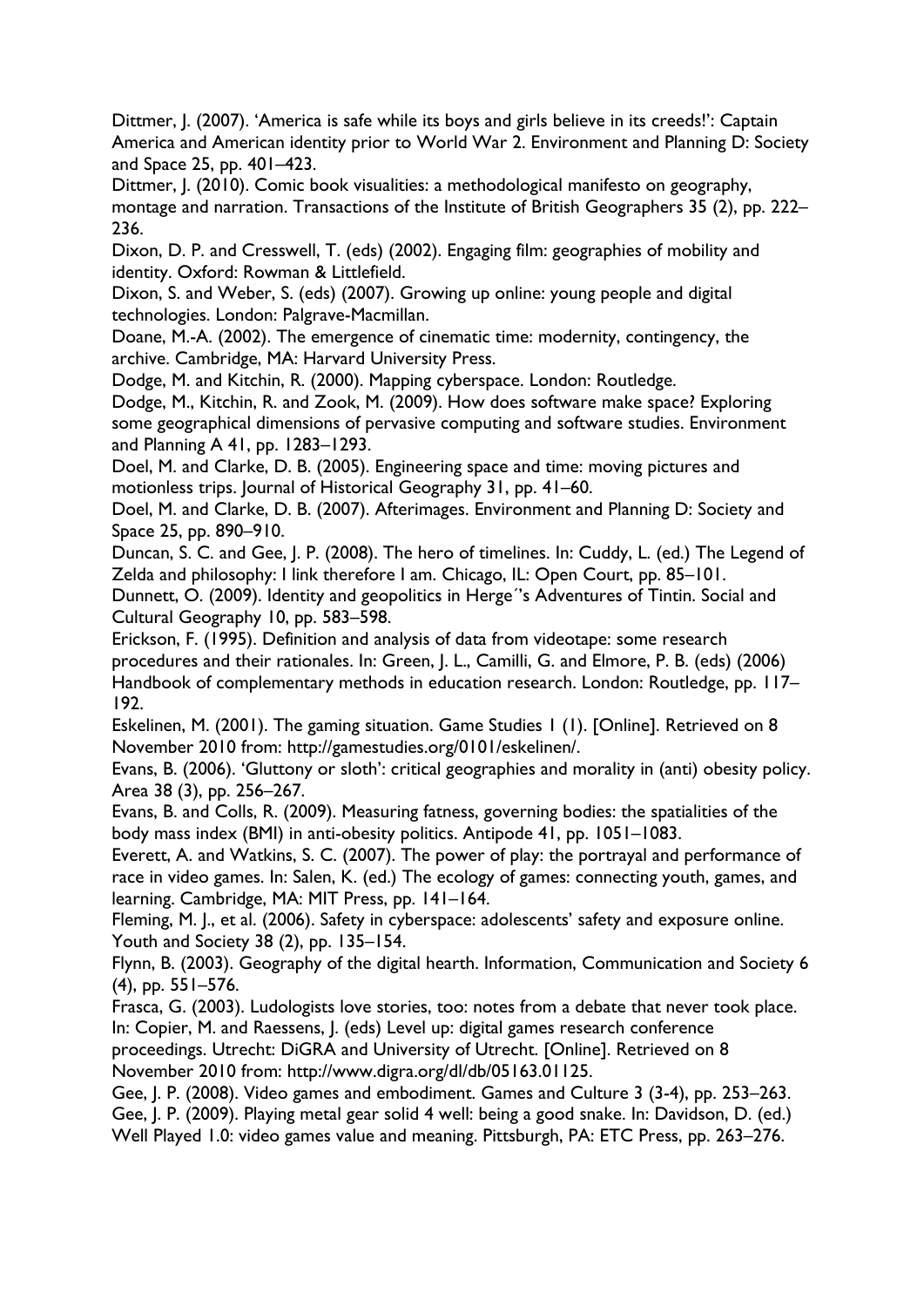Gibson, C. (1998). 'We sing our home, we dance our land': indigenous self-determination and contemporary geopolitics in Australian popular music. Environment and Planning D: Society and Space 16, pp. 163–184.

Giddings, S. (2007). 'I'm the one who makes the Lego Racers go': studying virtual and actual play. In: Dixon, S. and Weber, S. (eds) Growing up online: young people and digital technologies. London: Palgrave Macmillan, pp. 35–48.

Giddings, S. (2009). Events and collusions: a glossary for the microethnography of videogame play. Games and Culture 4 (2), pp. 144–157.

Graham, S. (1998). The end of geography or the explosion of place? Conceptualizing space, place and information technology. Progress in Human Geography 22 (2), pp. 165–185.

Gunning, T. (1981). Weaving a narrative: style and economic background in Griffith's biograph films. Quarterly Review of Film and Video 6 (1), pp. 11–25.

Halfacree, K. H. and Kitchin, R. M. (1996). 'Madchester rave on': placing the fragments of popular music. Area 28, pp. 47–45.

Harman, G. (2009). Prince of networks: Bruno Latour and metaphysics. Melbourne: re.press. Hayles, N. K. (1999). How we became posthuman: virtual bodies in cybernetics, literature, and informatics. Chicago, IL: University of Chicago Press.

Herrick, C. (2007). Risky bodies: public health, social marketing and the governance of obesity. Geoforum 38 (1), pp. 90–102.

Higgin, T. (2008). Blackless fantasy: the disappearance of race in massively multiplayer online role-playing games. Games and Culture 4, pp. 3–26.

Horton, J. (2010). 'The best thing ever': how children's popular culture matters. Social and Cultural Geography 11, pp. 377–398.

Huizinga, J. (1955). Homo ludens. London: Beacon Press.

Jackson, P. (2010). Food stories: consumption in an age of anxiety. Cultural Geographies 17 (2), pp. 147–165.

Jackson, P., Lowe, M., Miller, D. and Mort, F. (eds) (2000). Commercial cultures. Oxford: Berg.

James, I. (2006). The fragmentary demand: an introduction to the philosophy of Jean-Luc Nancy. Stanford, CA: Stanford University Press.

Jansz, J. and Martis, R. (2007). The Lara phenomenon: powerful female characters in video games. Sex Roles 56 (3 ⁄ 4), pp. 141–148.

Jenkins, H. (2004). Pop cosmopolitanism: mapping cultural flows in an age of media convergence. In: Sua´rez-Orozco, M. M. and Qin-Hillard, D. (eds) Globalization: culture and education for a new millennium. Berkeley: University of California Press, pp. 114–140.

Johns, J. (2006). Video games production networks: value capture, power relations and embeddedness. Journal of Economic Geography 6 (2), pp. 151–180.

Juul, J. (2002). The open and the closed: game of emergence and games of progression. In: Ma¨yra¨, F. (ed.) Computer games and digital cultures conference proceedings. Tampere: Tampere University Press, pp. 323–329.

Juul, J. (2005). Half-real: video games between real rules and fictional worlds. Cambridge: MIT Press.

Juul, J. (2009). A casual revolution: reinventing video games and their players. Cambridge, MA: MIT Press.

Kafai, Y. B., Cook, M. S. and Fields, D. A. (2010). 'Blacks deserve bodies too!': design and discussion about diversity and race in a tween virtual world. Games and Culture 5, pp. 43– 63.

Kelly, R. V. (2004). Massively multiplayer online role-playing games: the people, the addiction, the playing experience. Jefferson, NC: McFarland Publishing.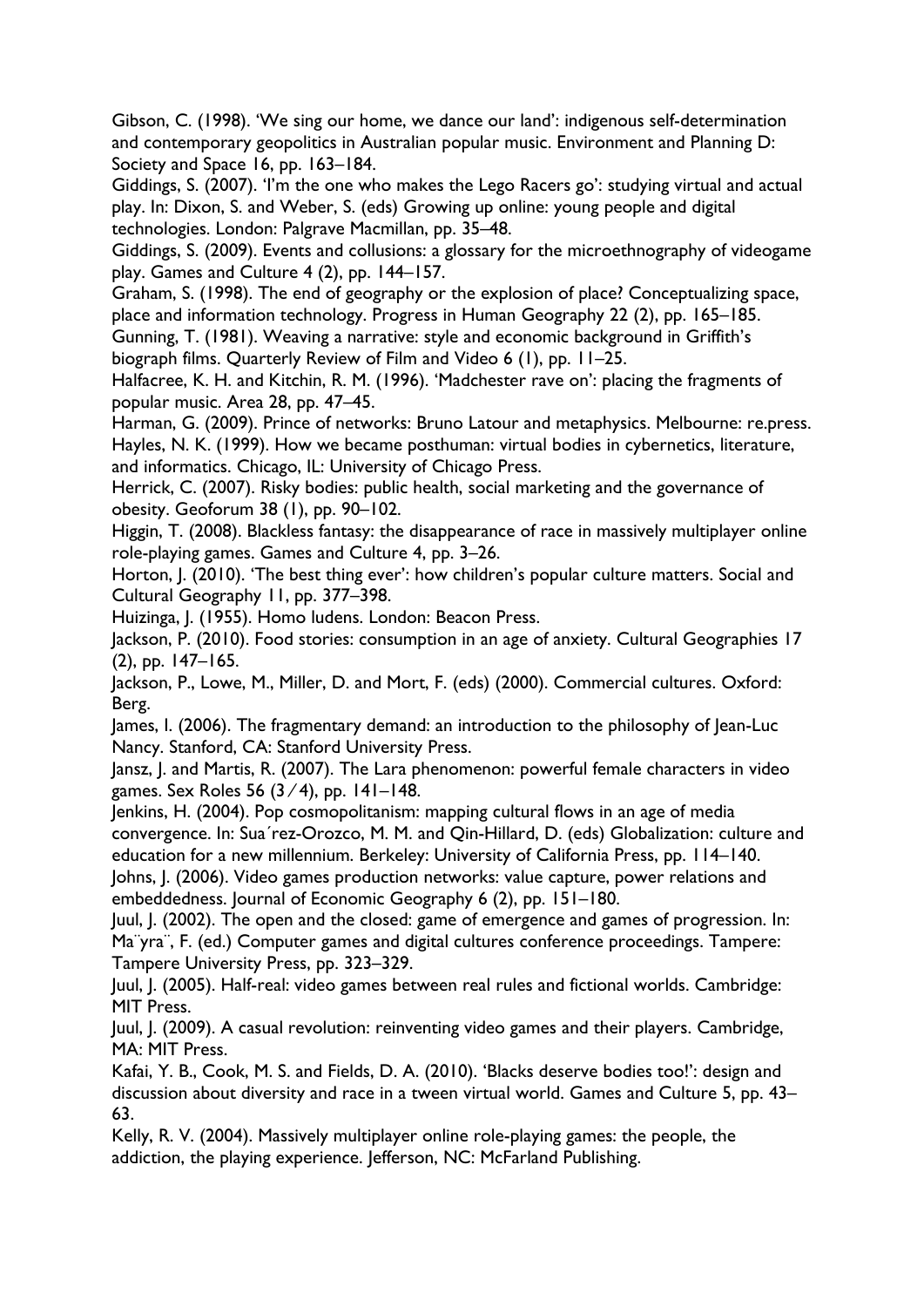King, G. and Krzywinska, T. (2002). Cinema ⁄ videogames ⁄ interfaces. In: King, G. and Krzywinska, T. (eds) Screenplay: cinema ⁄ videogames ⁄ interfaces. London: Wallflower Press, pp. 1–32.

Kirkland, E. (2008). Resident Evil's typewriter: survival horror and its remediations. Games and Culture 4 (2), pp. 115–126.

Kong, L. (1996). Popular music in Singapore: exploring local cultures, global resources, and regional identities. Environment and Planning D: Society and Space 14 (3), pp. 273–292.

Krzywinska, T. (2006). Blood scythes, festivals, quests, and backstories: world creation and rhetorics of myth in World of Warcraft. Games and Culture 1, pp. 383–396.

Lahti, M. (2003). As we become machines: corporealized pleasures in video games. In: Wolf, M. J. P. and Perron,B. (eds) The video game theory reader. New York: Routledge, pp. 157– 170.

Leonard, D. (2009). Young, black (& brown) and don't give a fuck: virtual gangstas in the era of state violence. Cultural Studies Critical Methodologies 1, pp. 248–272.

Livingstone, S. (2007). From family television to bedroom culture: young people's media at home. In: Devereux, E. (ed.) Media studies: key issues and debates. London: Sage, pp. 302– 321.

Longan, M. (2008). Playing with landscape: social process and spatial form in video games. Aether: the journal of media geography 11, pp. 23–40.

Lorimer, J. (2010). Moving image methodologies for more-than-human geographies. Cultural Geographies 17 (2), pp. 237–258.

Lovink, G. (2005). Talking race and cyberspace: an interview with Lisa Nakamur. Frontiers: A Journal of Women Studies 26, pp. 60–65.

Malaby, T. M. (2007). Beyond play: a new approach to games. Games and Culture 2 (2), pp. 95–113.

Marks, L. U. (2002). Touch: sensuous theory and multisensory media. Minneapolis: University of Minnesota Press.

Marsh, J. (2010). Young children's play in online virtual worlds. Journal of Early Childhood Research 8 (1), pp. 23–39.

Meadows, M. S. (2007). I, Avatar: the culture and consequence of having a second life. Berkeley, CA: New Riders Publishing.

Miller, D. (ed) (2001). Materialities. Duke: Duke University Press.

Miller, D. (2009). The comfort of things. London: Polity Press.

Millington, B. (2009). Wii has never been modern: 'active' video games and the 'conduct of conduct'. New Media and Society 11 (4), pp. 621–640.

Murray, J. (1998). Hamlet on the holodeck. Cambridge, MA: MIT Press.

Murray, J. (2004). From game-story to cyberdrama. In: Wardrip-Fruin, N. and Harrigan, P.

(eds) First person: new media as story, performance, and game. Cambridge, MA: The MIT Press, pp. 2–10.

Newman, J. (2004). Videogames. London: Routledge.

Newman, J. and Molloy, C. (2003). How the elephant forgot its politics. Cultural identity and difference in the videogame: Taj the Elephant Genie in Rare's Diddy Kong Racing. In: Shakur, T. and D'Souza, K. (eds) Picturing South Asian culture in English: textual and visual

representations. Liverpool: Open House Press, pp. 171–191.

Paterson, M. (2006). Feel the presence: technologies of touch and distance. Environment and Planning D: Society and Space 24, pp. 691–708.

Poole, S. (2004). Trigger happy: video games and the entertainment revolution. New York: Arcade Publishing.

Power, M. (2007). Digitized virtuosity: video war games and post-9 ⁄ 11 cyber-deterrence. Security Dialogue 38, pp. 271–288.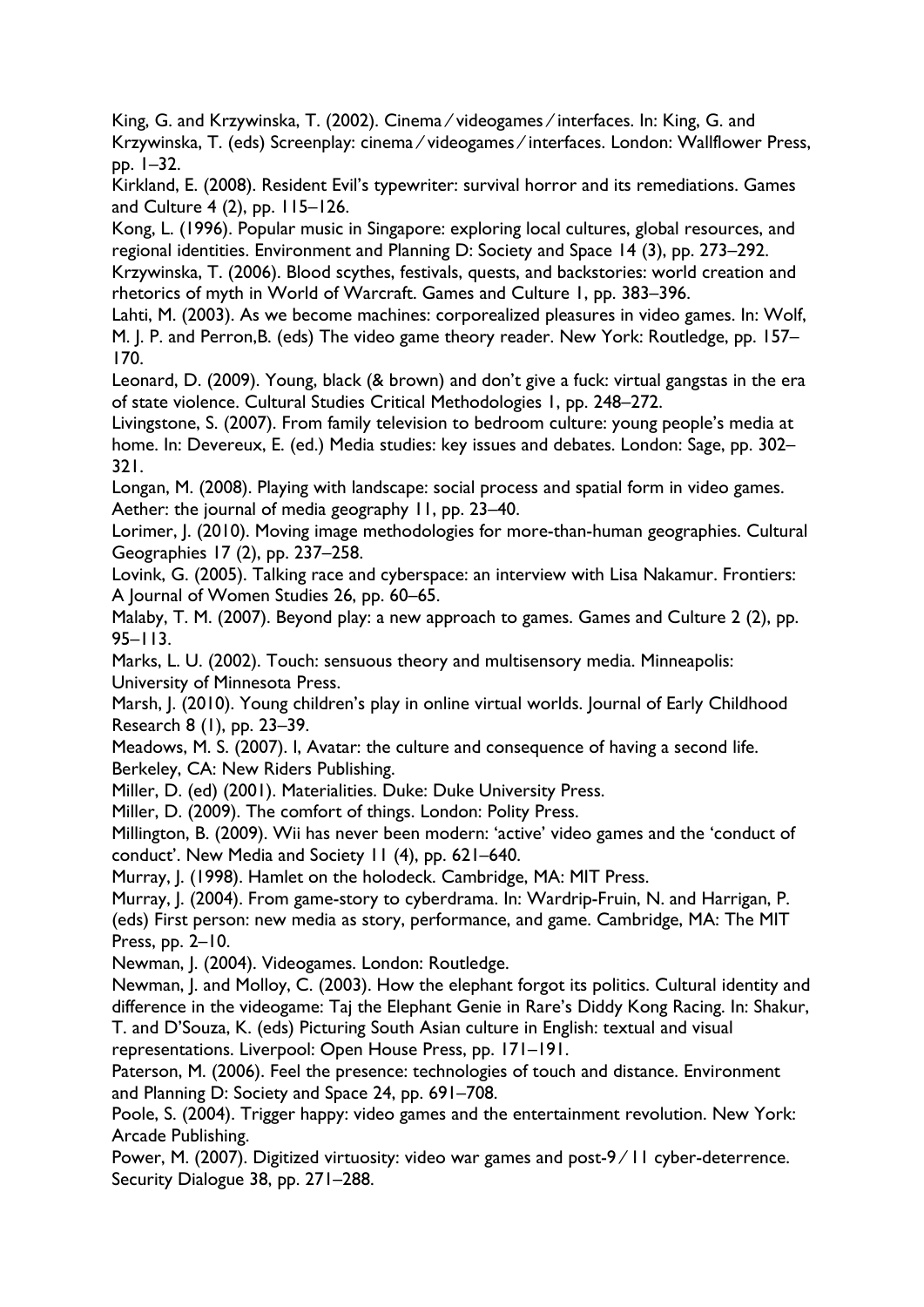Quandt, T., Grueninger, H. and Wimmer, J. (2009). The gray haired gaming generation: findings from an explorative interview study on older computer gamers. Games and Culture 4 (1), pp. 27–46.

Reeves, S., Brown, B. and Laurier, E. (2009). Experts at play: understanding skilled expertise. Games and Culture 4 (3), pp. 205–227.

Romanillos, J. L. (2008). Outside, it is snowing: experience and finitude in the nonrepresentational landscapes of Robbe-Grillet. Environment and Planning D: Society and Space 26 (5), pp. 795–822.

Rose, M. and Wylie, J. (2006). Animating landscape. Environment and Planning D: Society and Space 24, pp. 475–479.

Ryan, M.-L. (2001). Beyond myth and metaphor: the case of narrative in digital media. Game Studies 1 (1). [Online]. Retrieved on 8 November 2010 from:

http://gamestudies.org/0101/ryan/.

Schwartz, L. (2009). Othering across time and place in the Suikoden video game series. GeoJournal 74 (3), pp. 265–274.

Shaw, A. (2009). Putting the gay in games: cultural production and GLBT content in video games. Games and Culture 4, pp. 228–253.

Shaw, I. G. R. and Warf, B. (2009). Worlds of affect: virtual geographies of videogames. Environment and Planning A 41, pp. 1332–1343.

Sherlock, L. (2008). Three days in Termina: The Legend of Zelda and temporality. In: Cuddy, L. (ed.) The Legend of Zelda and philosophy: I link therefore I am. Chicago, IL: Open Court, pp. 121–131.

Shove, E., Watson, M., Hand, M. and Ingram, J. (2007). The design of everyday life. London: Berg.

Siabra-Fraile, J. (2008). Constructing NESpace in Zelda. In: Cuddy, L. (ed.) The Legend of Zelda and philosophy: I link therefore I am. Chicago, IL: Open Court, pp. 133–149.

Silverstone, R. and Hirsch, E. (eds) (1994). Consuming technologies: media and information in domestic spaces. London: Routledge Publishing.

Simpson, P. (2008). Chronic everyday life: rhythm analysing street performance. Social and Cultural Geography 9 (7), pp. 807–829.

Simpson, P. (2009). Falling on deaf ears: a post-phenomenology of sonorous presence. Environment and Planning A 41, pp. 2556–2575.

Sirak, S. (2009). Each link in the chain is a journey – an analysis of The Legend of Zelda: Ocarina of Time. In: Davidson, D. (ed.) Well Played 1.0: video games value and meaning. Pittsburgh, PA: ETC Press, pp. 297–330.

Sisler, V. (2008). Digital Arabs: representation in video games. European Journal of Cultural Studies 11, pp. 203–220.

Smith, L. M. and Geoffrey, W. (1968). The complexities of an urban classroom: an analysis toward a general theory of teaching. New York: Holt, Rinehart and Winston Publishing.

Souri, H. T. (2007). The political battlefield of pro-Arab video games on Palestinian screens. Comparative Studies of South Asia, Africa and the Middle East 27 (3), pp. 536–551.

Streek, J. and Mehus, S. (2004). Microethnography: the study of practices. In: Fitch, K. L. and Sanders, R. E. (eds) (2004) Handbook of language and social interaction. London: Psychology Press, pp. 381–406.

Tapscott, D. (1998). Growing up digital: the rise of the net generation. New York: McGraw Hill.

Taylor, L. (2006). Play between worlds: exploring online game culture. Cambridge, MA: MIT Press.

Thrift, N. (1998). Steps to an ecology of place. In: Massey, D., Allen, J. and Sarre, P. (eds) Human geography today. Cambridge: Polity Press, pp. 295–323.